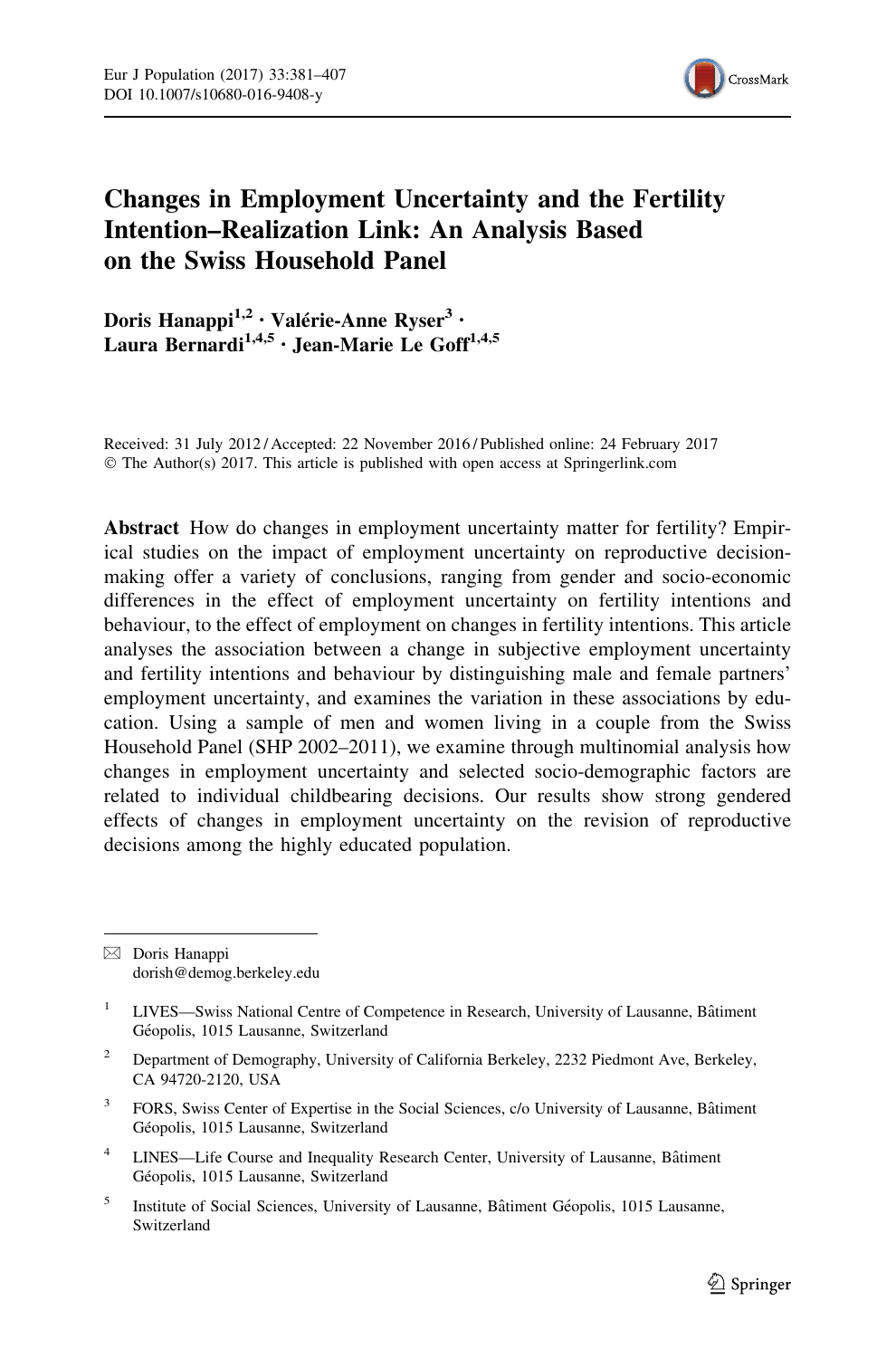Keywords Fertility intentions - Employment uncertainty - Life course - Gender - Panel data - Switzerland

## 1 Introduction

Recent below-replacement fertility has prompted an animated debate among demographers seeking a better understanding of childbearing intentions. Recent studies have found intentions to be a powerful predictor of fertility at the aggregate level (Morgan and Rackin [2010;](#page-25-0) Quesnel-Vallee and Morgan [2003](#page-25-0); Liefbroer et al. [2015\)](#page-25-0). At the individual level, however, intentions do not always match actual outcomes, as the authors above indicate. There is a consensus among scholars that low total fertility (with the total fertility rate—TFR—below 1.5) results from obstacles that intervene between the intention to have children and their realization. Employment uncertainty is one such obstacle. The fear of losing one's job and becoming unemployed while establishing one's career are among the main obstacles to realizing childbearing intentions.

Previous studies, however, offer a variety of arguments for the intention–realization gap. First, the effect of employment uncertainty on fertility may differ between partners; yet, most studies focus on women's childbearing decisions made despite the employment uncertainty of their partners (for exceptions, see Kravdal [2002](#page-24-0); Gebel and Giesecke [2009](#page-24-0)). Second, objective employment uncertainty (e.g. unemployment, precarious contracts) is in the same way associated with fertility as perceived employment uncertainty (e.g. fear of losing one's job), which is in itself a deterrent to childbearing (Golsch [2003;](#page-24-0) Bernardi et al. [2008](#page-23-0); Kreyenfeld and Konietzka [2014;](#page-24-0) Hofmann and Hohmeyer [2013\)](#page-24-0). Third, the association between employment uncertainty and fertility may differ depending on socio-economic resources. Often, employment uncertainty generates high opportunity costs in terms of forgone career promotions or salary increases among highly educated populations and therefore results in delayed parenthood and fewer births in this group (Rindfuss et al. [1996](#page-25-0); Martin [2000](#page-25-0); Adsera [2004;](#page-23-0) Blossfeld et al. [2005](#page-23-0); Kravdal and Rindfuss [2008;](#page-24-0) Pailhe´ and Solaz [2012](#page-25-0)). Fourth, both employment uncertainty and fertility intentions may be differentially unstable over time depending on employment status. The latter has been examined by Spéder and Kapitány ([2009](#page-26-0)), who show that unemployed men in Hungary were more likely to abandon childbearing intentions than those who were employed.

This article identifies the way in which changes in employment uncertainty are linked to changes in fertility intentions and behaviour over a 2-year period, by linking uncertainty to intention trajectories (e.g. keep intending to have a child, abandoning or postponing an intention to have a child). The analysis distinguishes between male and female partners' changes in perceived employment uncertainty, and examines differences in these associations by education levels. The analysis also includes fertility intentions of both members of a couple, since research has confirmed that partners' disagreement leads to substantial delay in childbearing (Testa et al. [2011\)](#page-26-0). Our analysis addresses two central research questions. First, what are the effects of a rise and decline in male and female employment uncertainty on fertility intentions and their realization? Second, to what extent do effects of employment uncertainty vary according to education level?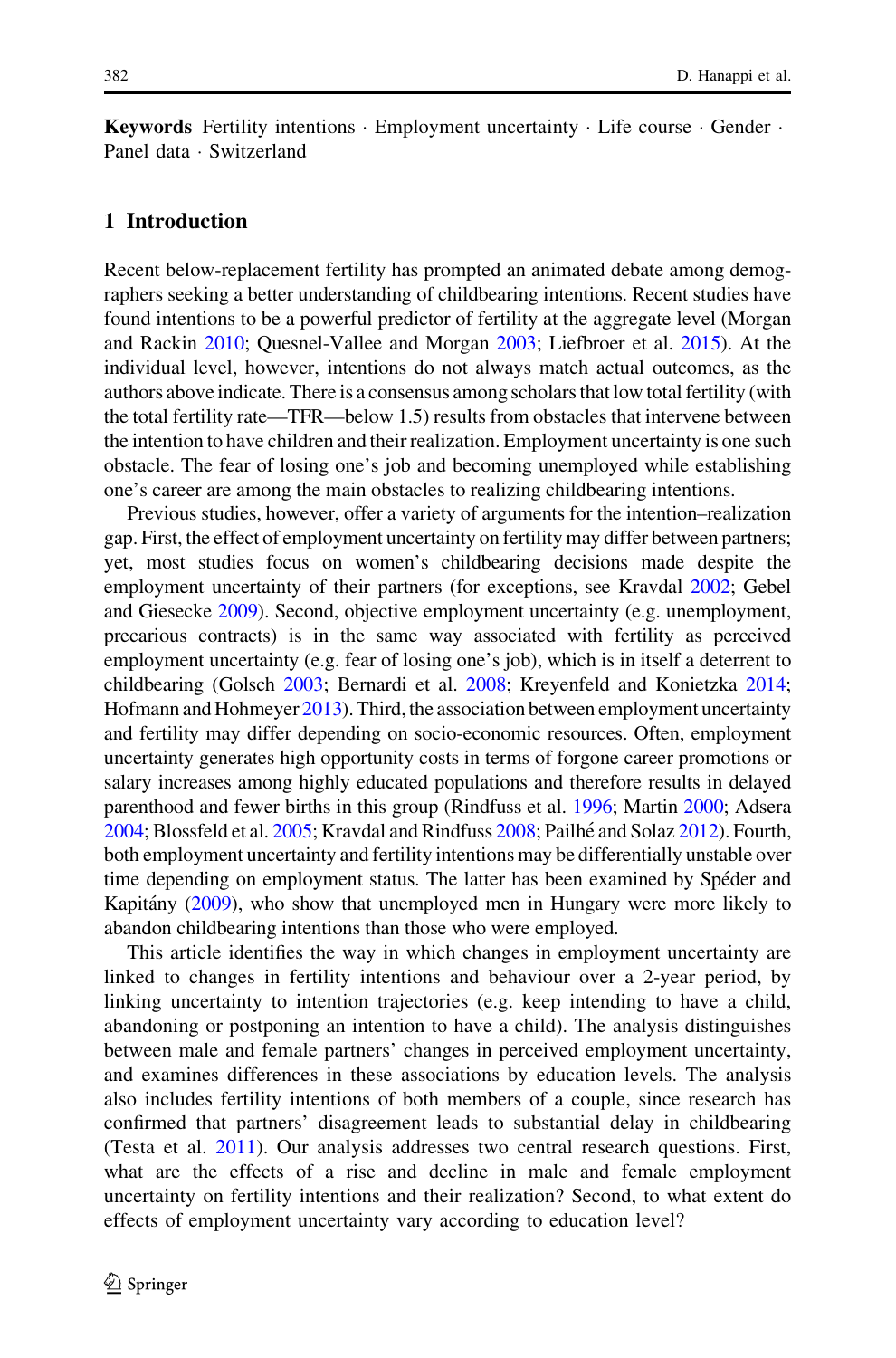To address our questions, we use panel data from ten waves of the Swiss Household Panel (SHP 2002–2011). The SHP contains information about short-term fertility intentions in each wave starting from 2002. Drawing on Spéder and Kapitány's analyses [\(2009\)](#page-26-0), we explicitly focus on short-term fertility intentions, which refer to having a child within two years and the follow-up on an intention during the respective time period, i.e. intended births. Our analyses focus on partnered men and women of reproductive age, thus covering the relationship between their fertility intentions and each partner's employment uncertainty. Employment uncertainty as analysed here refers to an employed person's assessment of how secure his or her job is, or how likely he or she is to lose the job in the near future, which is in line with the definition of 'cognitive' job insecurity (Anderson and Pontusson [2007](#page-23-0); Esser and Olsen [2011\)](#page-24-0).

The study context is Switzerland, a country where remarkably low-fertility rates (e.g. the TFR was 1.54 according to OFS data of 2014) and high rates of childlessness correlate with highly gendered labour market participation. While men work almost universally in full-time jobs, women, whose labour force participation is high, work mostly part time (Sobotka and Zeman [2011;](#page-26-0) Levy et al. [2006\)](#page-25-0). Parttime jobs are often more precarious, often associated with low income (Charles [2011\)](#page-24-0) and restricted options to contribute to retirement pensions, which mostly concerns women with children (Liebig et al. [2015](#page-25-0)). In addition, in Switzerland work–family reconciliation policies are poor: childcare is extremely expensive and its provision insufficient to meet the demand, and paternity and parental leave do not exist at the federal level (Valarino and Bernardi [2010\)](#page-26-0). In such a context, perceived employment uncertainty may be due to worries of losing a job even if on a permanent contract, or due to (especially women's) worries of not being able to balance work with childrearing and care duties.

#### 2 Theoretical Background

Since the 1980s, job insecurity has become an inherent characteristic of adult life, and this has long-term implications. Main biographical events in this life stage include entry into and establishment in the labour market, organizing and managing one's own career, and the birth of one's first child. Increasing employment uncertainty during the recession years and cyclical economic upturns have made these processes more complicated (Blossfeld et al. [2005](#page-23-0)). As a consequence, an individual's time and resources, which would otherwise be invested elsewhere, are put towards efforts to maintain or re-establish one's position in the labour market. Childrearing suffers fierce competition in such situations of scarce resources (McDonald [2000;](#page-25-0) Voydanoff [2005;](#page-26-0) Philipov [2009\)](#page-25-0). The difficulty to combine the roles of parent and employee is seen as a major reason for the postponement of fertility observed in most advanced Western societies nowadays (Matysiak and Vignoli [2008;](#page-25-0) Blossfeld and Hofmeister [2007](#page-23-0); Kreyenfeld et al. [2012](#page-24-0)).

Time incompatibility is often resolved by a sequential ordering of events, which means that some events get postponed. One example of the ordering of events is the sequence of stabilizing one's labour market position followed by a first birth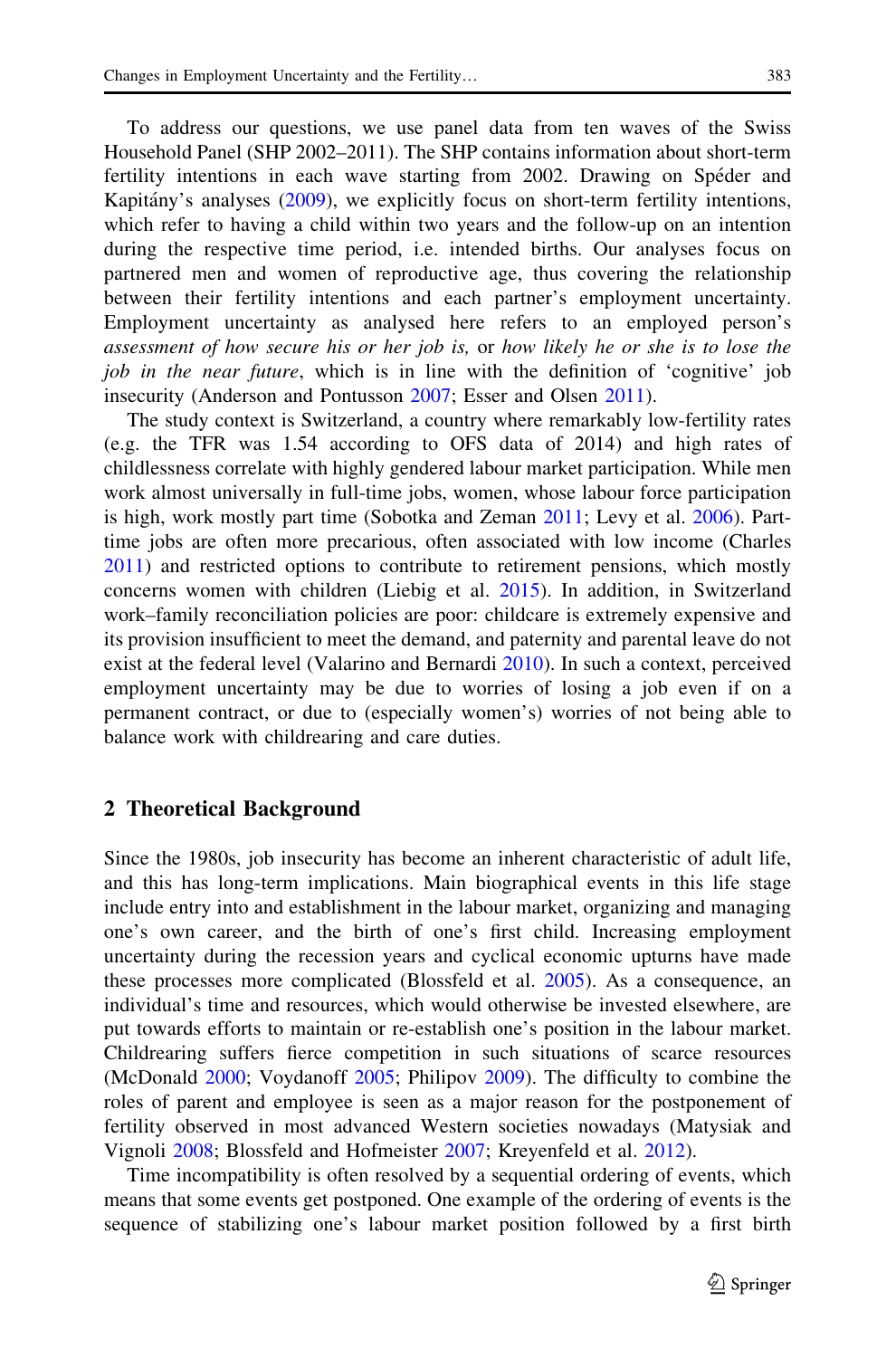(Bernardi et al. [2008\)](#page-23-0). This sequence is due, on the one hand, to the widespread assumption that stabilizing one's labour market position is a way to ensure the material resources and work autonomy required to care responsibly for one's child (Begall and Mills [2011](#page-23-0)). On the other hand, institutions regulating the education and labour market transitions are more rigidly organized around strict age schedules in early young adulthood in comparison with parenthood: no institution is proclaiming one must become a parent by a particular age. The consequence is that the postponement of births until the labour market position is certain is a shared social norm, especially in contexts where incompatibility of work and family is high (Hochschild and Manchung [1989](#page-24-0)).

The way individuals respond to employment uncertainty is likely to depend on the welfare system, as well as on the education level and the prevalent attitudes towards work. The extent to which employment uncertainty constrains a person's ability to accommodate work around childcare and sustain a family is decisive in this response (Voydanoff [2005](#page-26-0)). A number of empirical studies confirm the negative impact of uncertainty on fertility by education (Kohler and Kohler [2002](#page-24-0); Fiori et al. [2013;](#page-24-0) Kreyenfeld [2009](#page-24-0)). Even though anticipations are hard to make, employment aspirations and the opportunities to combine work and family life expand along with rising education levels (Korpi [2000](#page-24-0)). On the one hand, highly educated persons are generally better able to collate the resources they need to avoid risks resulting from employment uncertainty, and they usually return to the labour market more quickly after childbirth (Liefbroer and Corijn [1999](#page-25-0); Adsera [2011](#page-23-0)). This group is less vulnerable to economic downturns and times of high unemployment. On the other hand, human capital theorists suggest that since highly educated individuals face higher opportunity costs of childbearing, they make fertility decisions more deliberately (Spéder and Kapitány [2009](#page-26-0)). They may develop work-oriented lifestyles (Berrington [2004\)](#page-23-0) and be more likely to abandon their fertility plans if their employment is uncertain or if professional advancement competes with childbearing. A Swiss study showed that young low-educated women tend to choose an apprenticeship or a formation oriented towards a professional career that allows the reconciliation between family and work (Gianettoni et al. [2015](#page-24-0)). Studies show also that a lot of women, yet, at least temporarily withdraw from the labour market, before they eventually return part time to it (Levy et al. [2006](#page-25-0)). Such a traditional family model increases the likelihood that fertility intentions and behaviour in this group vary strongly in relation to the relatively unfettered exposure of the main income provider to the economic climate. Education may have a direct impact on the link between childbearing intentions and subsequent behaviour, because the ability to pursue one's own plans and to overcome obstacles that impede intentions from being realized could depend on informal support networks that differ according to education level (Rossier and Bernardi [2009\)](#page-25-0).

The response to employment uncertainty in adult lives implies the existence of a decision-making process (Blossfeld and Hofmeister [2007](#page-23-0)). Intentions are a main component of the irreversible decision whether or not to have a child (Miller and Pasta [1994](#page-25-0); Johnson-Hanks [2005](#page-24-0)). Several studies, however, show that the fertility levels forecasted by intentions do not match actual fertility (Toulemon and Testa [2005;](#page-26-0) Quesnel-Vallee and Morgan [2003](#page-25-0)), as fertility goals are generally over- or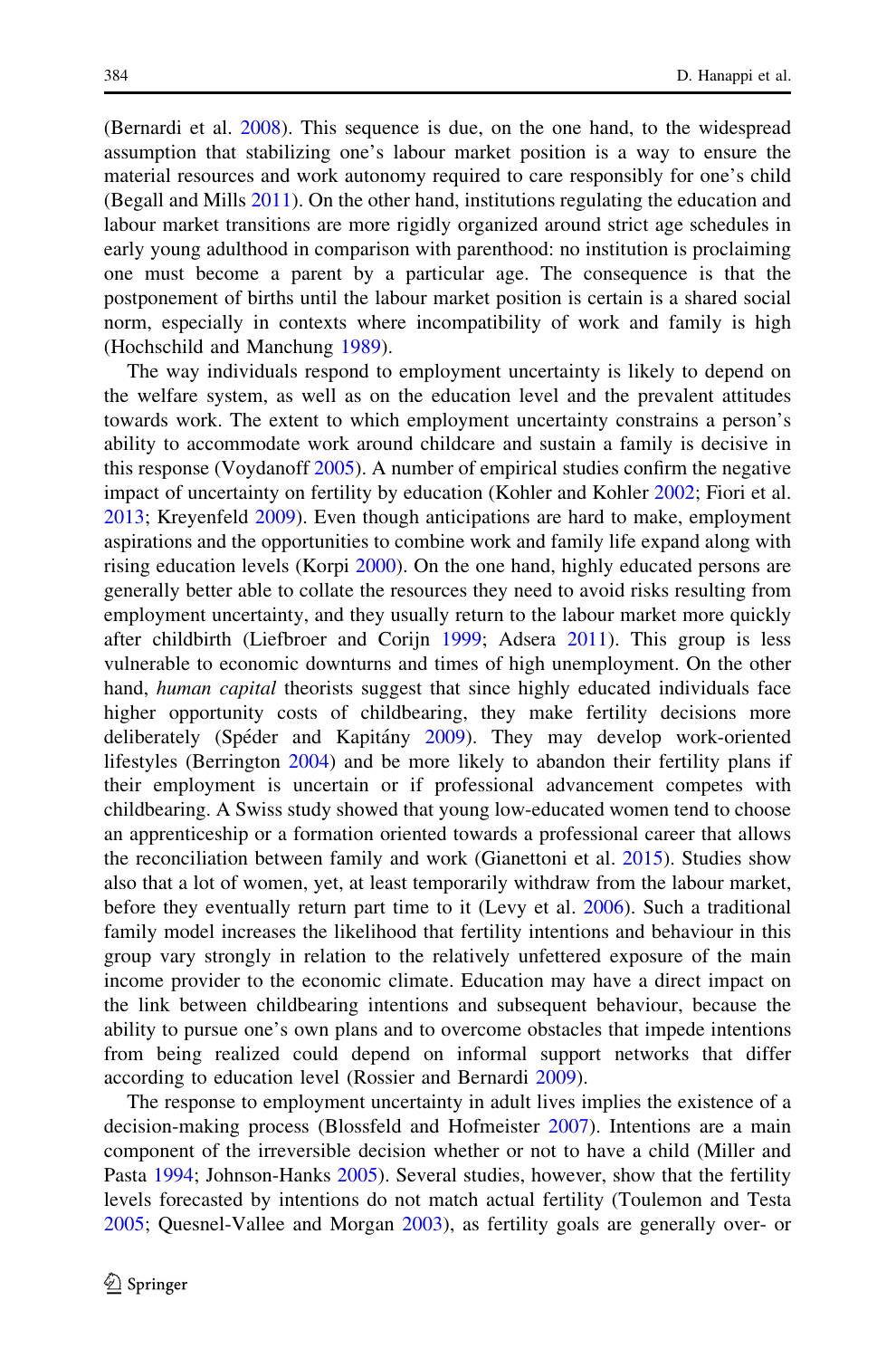underachieved or change over time. While some thus attributed a minor role to fertility intentions, for instance at the time of the baby boom when modern contraception was not broadly diffused and the TFR exceeded the level of intended births (Quesnel-Vallee and Morgan [2003;](#page-25-0) Bongaarts [2002](#page-23-0)), other scholars have concluded that change in fertility intentions over time helps to better understand why people revise and especially abandon their fertility plans (Léridon [1995\)](#page-24-0). The better we understand changes in intentions, the better we will understand the corresponding behaviour. Intentions are considered antecedents of behaviour in Ajzen's theory of planned behaviour (TPB) (Ajzen and Klobas [2013\)](#page-23-0). This model has been applied to several behaviours including fertility behaviour (Liefbroer et al. [2015\)](#page-25-0). In contrast to the broader concept of 'intended family size' (often called lifetime intentions) and the intention to have any more children at all, short-term intentions tell us something about the timing of childbirth (Philipov and Bernardi [2011\)](#page-25-0). Respondents to fertility surveys might, over a period of 2–3 years, become clearer about their personal life conditions and any obstacles that prevent them from realizing their intentions. Short-term intentions are therefore argued to be strongly linked to external conditions and to changes in these conditions (in our case changes in employment uncertainty); that is, people may adapt an intention to have a child in the course of two to three years by postponing or abandoning childbearing. We would like to add that one shall exercise caution when using short-term intentions to estimate the incidence of realization or the effects of life conditions on nonrealization; in such cases, realizations might be underestimated and the effect of life conditions overestimated (Schoen et al. [1999](#page-26-0); Berrington [2004](#page-23-0)).

According to Blossfeld and Hofmeister ([2007\)](#page-23-0), individuals who experience employment uncertainty (such as worries about losing one's job) may delay childbearing. More precisely, employment uncertainty undermines the intention to have a child in two ways: it may have a direct effect on its formation or it may hinder its realization. These links are presented graphically in Fig. [1.](#page-5-0) Line (1) presents the impact of changes in employment uncertainty on the construction of intention trajectories (such as maintaining positive intentions over time, abandoning an intention, and postponing an intention), and Line (2) shows the link between an intention to have a child and its realization.

Consider the first case where we examine the fertility *intention trajectory* (Line 1) under perceived employment uncertainty. Suppose that an individual wants to have a child without postponement and experiences employment uncertainty. In this case, the individual will face conflicts of time and energy, and unpredictable material resources. Such conflict and the limited capacity to secure family income can be resolved by abandoning the intention to have a child, i.e. prioritizing one life domain over the other, or by postponing childbearing until later years, i.e. sequencing transitions. In this case, the individual is expected to change an intention to have a child as follows: a person may abandon an intention to have a child (the abandoner group) or may postpone such an intention (the postponer group). Alternatively, if a person experiences a reduction in employment uncertainty and has not yet reached the personal fertility goal, this person is expected to continue intending to have a child (the stable yes group).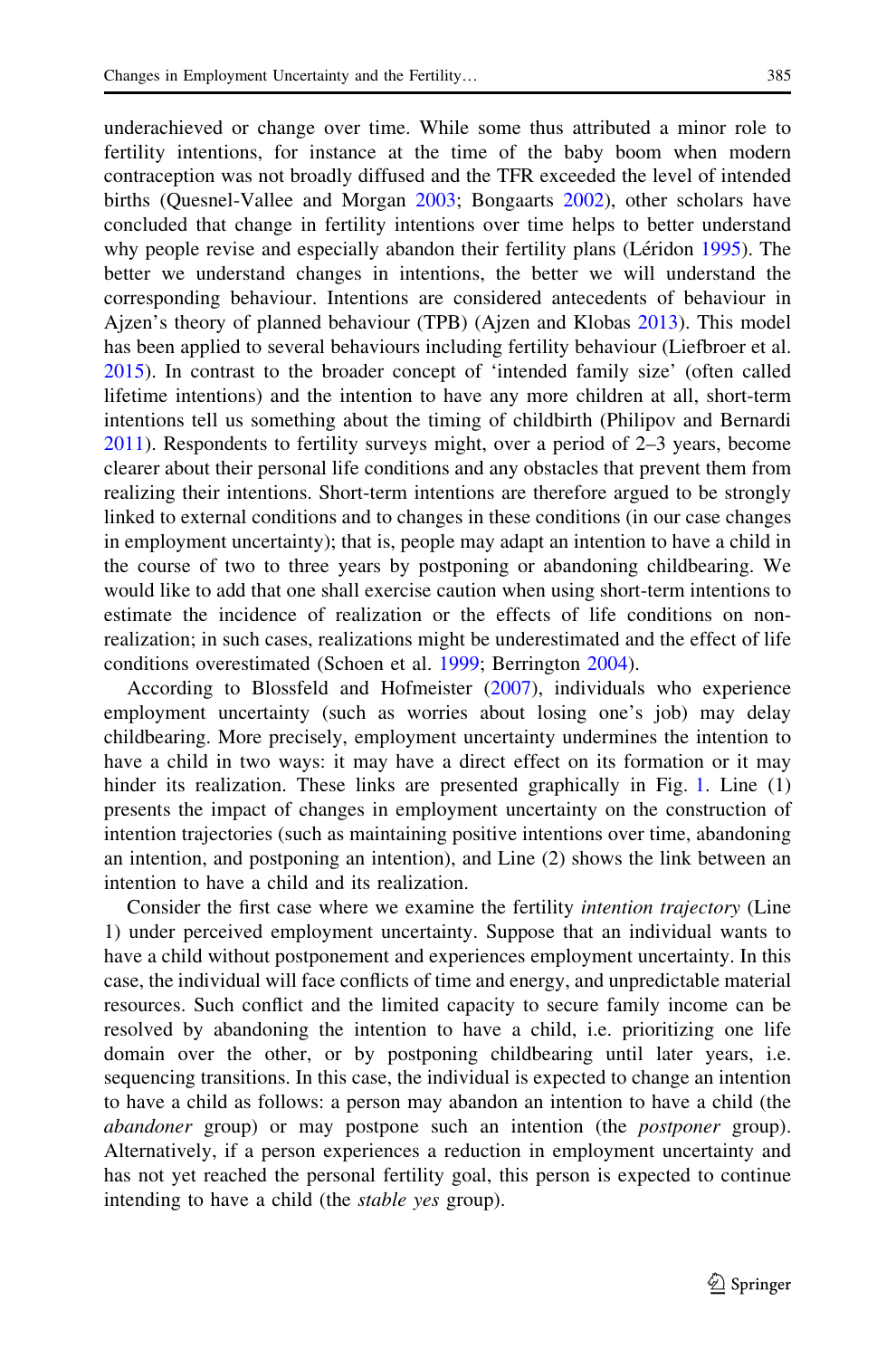<span id="page-5-0"></span>

Fig. 1 Schematic representation of the relationship between employment uncertainty, fertility intentions, and childbearing

In the second case, we examine the *intention–realization link* (Line 2) under perceived employment uncertainty. In the empirical analysis that follows, we consider employment uncertainty as a condition to the construction and realization of an intention to have a child. For the sake of simplicity in the schematic representation, changes in employment conditions referring to a rise and decline in employment uncertainty are included in the same block in Fig. 1.

Moreover, using the *human capital theory*, we examine the *education argument* (Line 3) that suggests education increases the opportunity costs of childbearing, and that it is a main deterrent in the intention to have a child, as well as its realization. Purveyors of human capital theory argue that the more educated people are, the higher the opportunity costs of realizing their fertility intentions are, and these costs are difficult to recuperate at later stages of life (Rondinelli et al. [2010\)](#page-25-0). Consequently, facing individual employment uncertainty will interfere in the more deliberate childbearing decisions of the highly educated group and most likely hamper the intention to have a child, and thus, subsequent childbearing. In this group, establishing oneself on the labour market is expected to compete more strongly with responsibly caring for children even if highly educated persons often have stronger support networks (Rossier and Bernardi [2009\)](#page-25-0). In the case of loweducated people, their fewer personal resources make them sensitive to general changes in economic climate and overall job insecurity, rather than to changes in the individual employment uncertainty. We thus distinguish highly educated from lowand medium-educated individuals when we analyse the link between employment uncertainty and fertility intentions and behaviour.

## 3 Hypotheses

Based on the theoretical framework outlined above, we argue that worsening employment conditions facilitate the postponement or abandonment of the intention to have a child *(intention–trajectory argument)*, and certainly make it less probable that the intention be realized (intention–realization argument). Employment conditions that are improving make it more likely that the intention to have a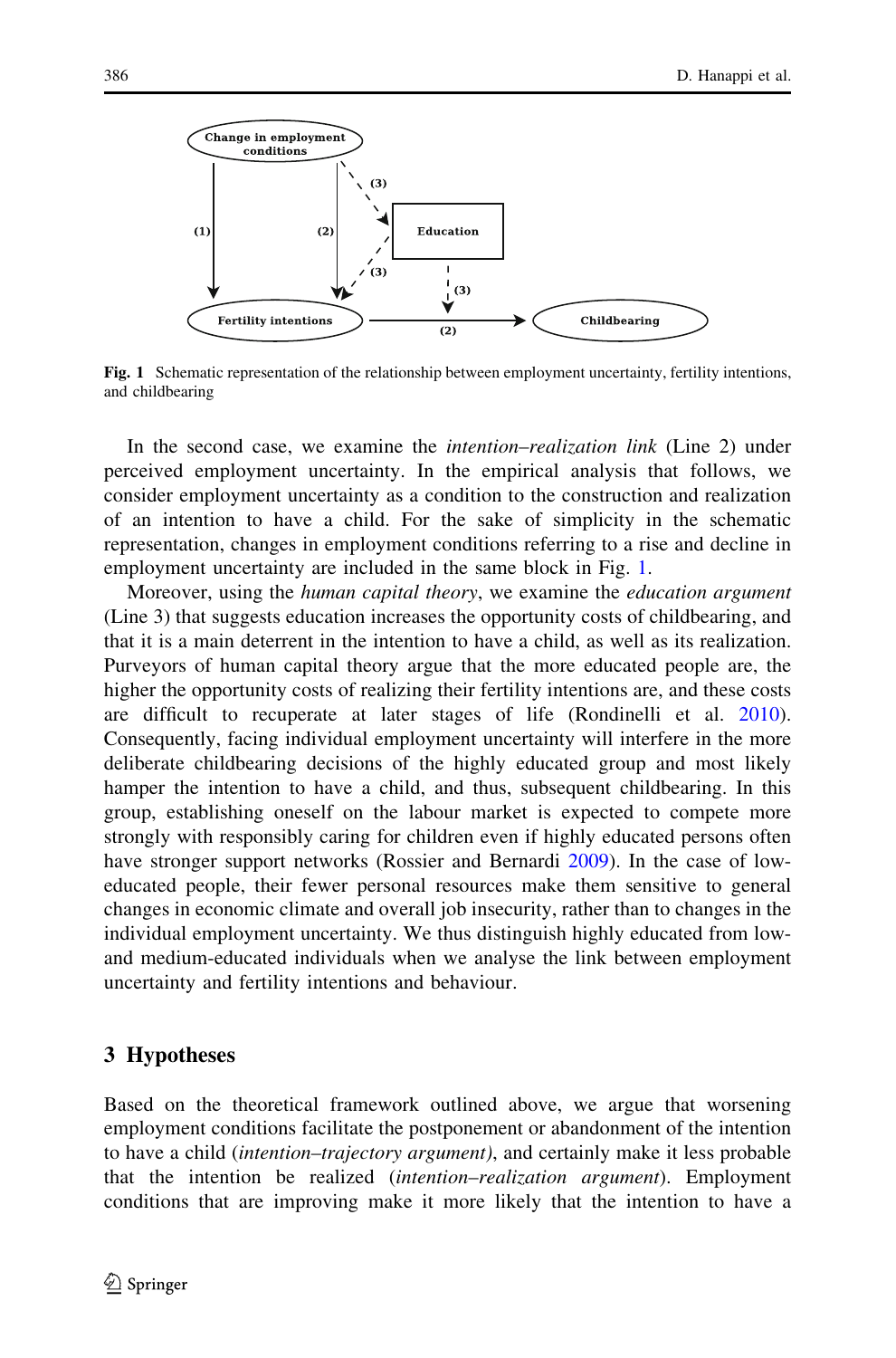child be maintained *(intention–trajectory argument)*, or realized by the end of the two-year period (intention–realization argument). Education should be decisive in how individuals make childbearing decisions under worsening or improving employment conditions *(education argument)*. According to our conceptual background, childbearing intentions always refer to a period of 2 years.

The main research task in this article is to test the hypotheses derived from these three arguments when changing employment conditions refer to the rise and decline in individual employment uncertainty. The hypotheses fit the prevailing labour market and family–work reconciliation policies and conditions in Switzerland. A vast body of literature finds that adverse employment conditions restrain childbear-ing plans and impede childbearing (Pailhé and Solaz [2012;](#page-25-0) Schmitt [2012](#page-25-0); Blossfeld et al. [2005;](#page-23-0) Sobotka et al. [2011;](#page-26-0) Kreyenfeld [2009](#page-24-0); Hofmann and Hohmeyer [2013;](#page-24-0) Ozcan et al.  $2010$ ; Schneider [2015](#page-25-0)), and Switzerland is no exception (Hanappi et al. [2016;](#page-24-0) Le Goff [2005\)](#page-24-0). Therefore, the above statements can be specified for the case of rising versus declining employment uncertainty, as follows:

- (1a) A rise in employment uncertainty makes it more likely that an intention to have a child within the short-term be postponed or abandoned.
- (1b) A decline in employment uncertainty makes it more likely that an intention to have a child within short term be constructed at the end of the 2-year period.
- (2a) An intention to have a child is less likely to be realized when employment uncertainty rises within the same time period.
- (2b) An intention to have a child is more likely to be realized when employment uncertainty declines within the same time period.
- (3a) Changes in employment uncertainty [(1a), (1b), (2a), and (2b)] have a strong impact on the relationship between fertility intention and its realization among highly educated individuals.
- (3b) Changes in employment uncertainty  $[(1a), (1b), (2a),$  and  $(2b)]$  have a weak impact among low- and medium-educated individuals.

The three pairs of hypotheses are expected to hold for the uncertainty effects of men's as well as of women's employment. However, building the hypotheses of employment uncertainty effects on fertility intentions and behaviour has to take into account differences in gender roles. When men work under rising employment uncertainty, their primary breadwinner role as well as their prospects of fathering children is threatened (Modena and Sabatini [2012](#page-25-0); Philipov [2009](#page-25-0); Sobotka and Testa [2008](#page-26-0); Neyer and Rieck [2009](#page-25-0)). Men's opportunity costs are low in Switzerland because of the prevalence of traditional gender roles in the family: men engage less in household chores than women. Hence, men's rising employment uncertainty can be considered as threatening fertility intentions and childbearing. Most women usually work for pay and at the same time do most of the household chores; so their opportunity costs are high. Hence, women's rising employment uncertainty threatens the intention of having a child, but at the same time makes childbearing and the related social rewards an attractive option. Declining employment uncertainty should have no gendered effects, because the (secondary) income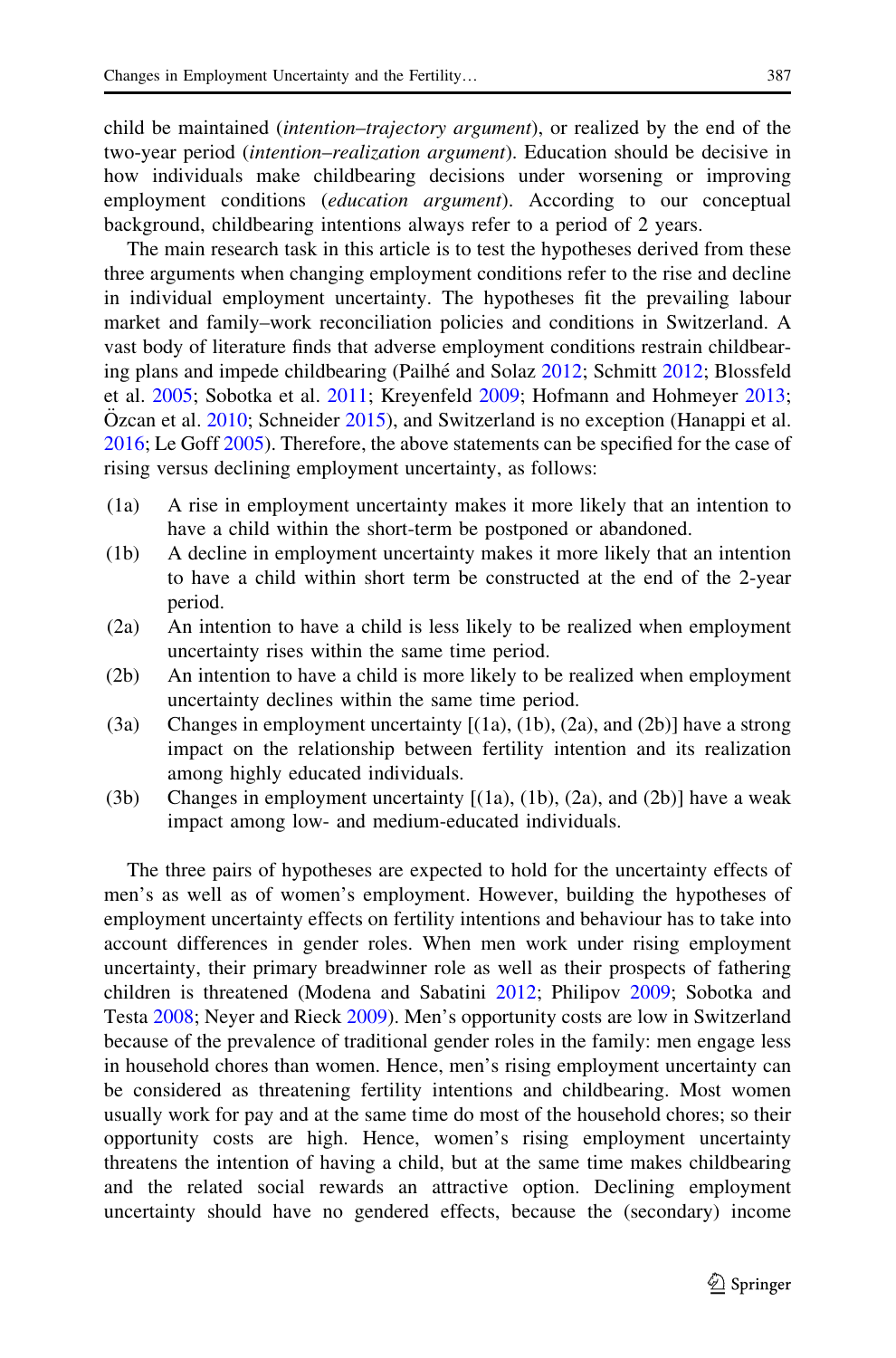supports the family as well; therefore, hypotheses (1b), (2b) and the corresponding (3a) and (3b) should hold true for both men and women. The remaining hypotheses for men's and women's intentions and behaviour differ:

- (4a) A rise in male employment uncertainty makes an intention to have a child within two years likely to be postponed or abandoned. With respect to a rise in female employment uncertainty, we expect this association to be weaker.
- (5a) An intention to have a child is less likely to be realized when male employment uncertainty rises within the same time period. An intention to have a child within the following two years is more likely to be realized when female employment uncertainty rises within the same time period.

Women's opportunity costs can be compensated by various factors such as social support by family and friends in childrearing; child allowances or maternal leave could be attractive particularly to women with lower education (Friedman et al. [1994](#page-24-0)). In these and similar situations, rising women's employment uncertainty may emerge as facilitating rather than constraining not only behaviour, but also intentions.

#### 4 Data and Method

#### 4.1 Swiss Household Panel (SHP) and Sample

We use data from the Swiss Household Panel (SHP) for 2002–2011 (Tillmann et al. [2016\)](#page-26-0). The SHP is a national representative survey that combines household data with individual information on demographic events, fertility intentions, and employment-related indicators. Since 1999, this survey follows on a yearly basis all individuals within private households in Switzerland, whereby household members aged 14 years and older are interviewed. Survey attrition in the SHP is moderate concerning demographic and socio-economic variables (Voorpostel and Lipps [2011](#page-26-0)). The non-response bias is also rather low (Lipps [2006\)](#page-25-0).

We included in our sample men and women living in a partnership because childbearing intentions might have been biased if a given respondent had no partner at the time of the interview (Berrington [2004](#page-23-0); Voas [2003;](#page-26-0) Philipov et al. [2006;](#page-25-0) Neyer et al. [2013\)](#page-25-0). We randomly selected one of the partners for our multivariate models (i.e. male or female partner). Since our analyses required that information be available on both partners' perceived employment uncertainty, we selected men and women who were active on the labour market from the time of the first interview until 24 months after the interview. This resulted in a sample of 1634 individuals, among them women aged 22–45 and men aged 22–55 at the time of the interviews. Very few of the interviewed men and women outside these age ranges declared their fertility intentions. We focus on intentional childbearing, wherein the underlying principles differ from the dynamics of unintended births (Williams [1991](#page-26-0)).<sup>1</sup> We are

<sup>&</sup>lt;sup>1</sup> Respondents who may have changed their fertility intentions cannot be properly distinguished from those having unintended births. Such an undetectable change is a common limitation in longitudinal studies with a 24-month gap between one measurement and the other.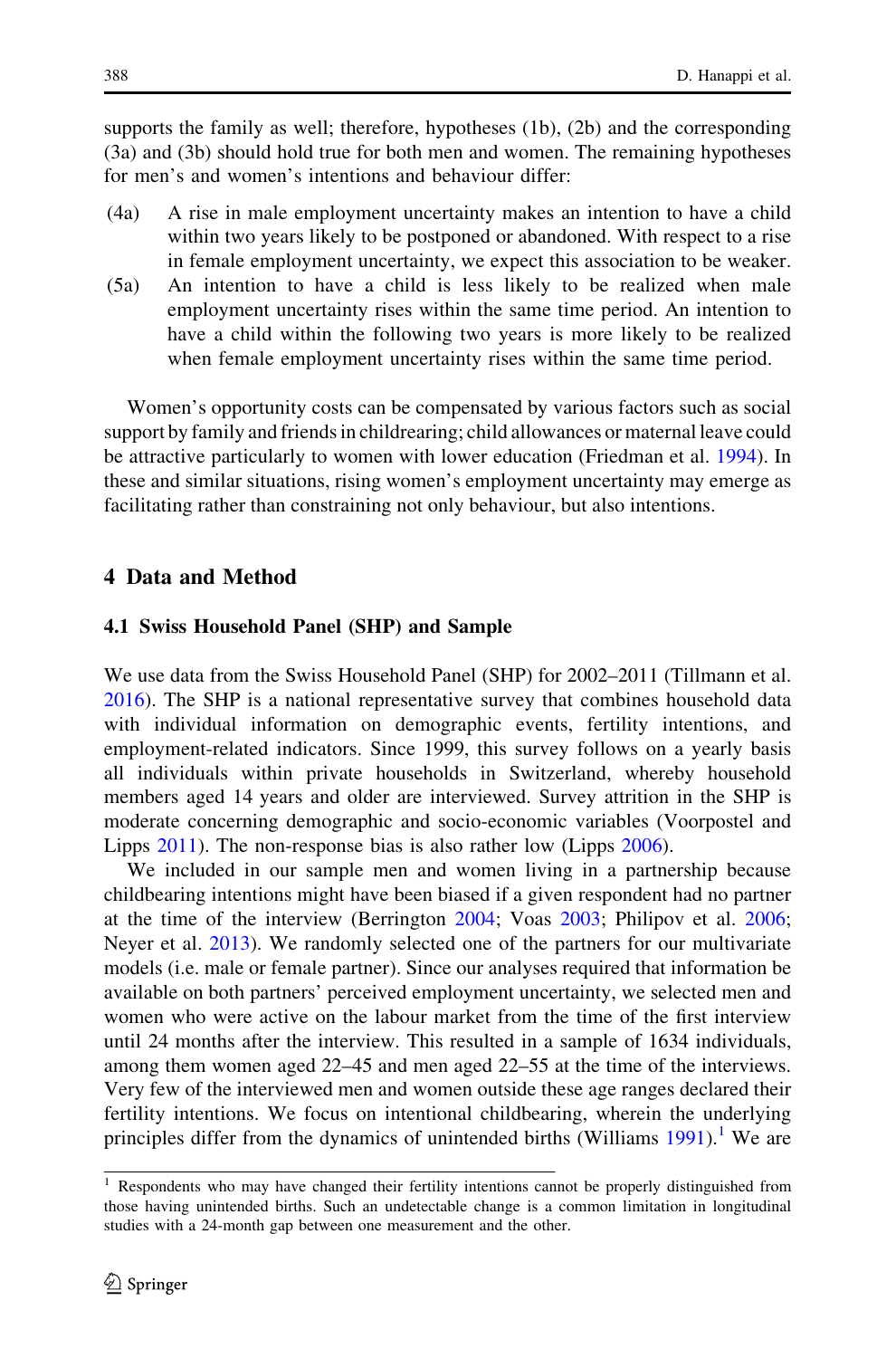<span id="page-8-0"></span>aware of possible selectivity bias from excluding this subcategory a priori; however, we found no viable way of including such couples in the study. The number of unintended births in the SHP data has on average been only six per year between 2003 and 2011, based on available information about prior intentions.<sup>2</sup>

## 4.2 Dependent Variable

The dependent variable was constructed relying on Spéder and Kapitány's classification (Spéder and Kapitány [2009\)](#page-26-0). We use three rubrics to construct five fertility intention/behaviour trajectories, distinguishing intention stability, intention revision, and intention–realization: (1) whether the respondent has the intention to have a child within the 24 months following wave n, based on the question 'Do you intend to have a child in the next 24 months?'; (2) whether the individual had a child during the 24 months between wave *n* and wave  $n + 2$ ; and (3) whether the individual intends to have a child in wave  $n + 2$  if s/he did not have a child between wave n and wave  $n + 2$ . Twenty-six per cent of the sample intended to have a child within two years, while  $51\%$  actually had a child by the time of the second wave (cf. Table [1](#page-9-0); 93.5% of short-term intentions remained stable while the remaining 7.5% changed in wave  $n + 2$ ). We created our dependent variable based on this information. The first group is composed of individuals who intended to and did in fact have a child within 24 months; this group is called the *intended parents* group. Respondents who intended to have a child in wave  $n$  but did not have a child within 24 months are differentiated according to their intention regarding wave  $n + 2$ : individuals who maintained a positive intention are classified as the *stable yes* group (the second group), and those who abandoned their intention are labelled abandoners (the third group). The next category includes respondents who did not intend to have a child at the time of the first interview on intentions: individuals who changed their intention and wanted a child in wave  $n + 2$  are classified as postponers (the fourth group). Finally, the fifth group comprises individuals who did not intend to have a child within 24 months in either wave *n* or wave  $n + 2$ , and did not have a child within this time frame: this group is labelled the *stable no* group. Since we have specified five trajectory types regarding fertility decisions, several comparisons could be made. We focus our research on what determines the stability of a positive fertility intention as well as a lack thereof (the stable no group) and also attempt to distinguish those who maintain their intention (the stable yes group) from those who give up on their intention (abandoners) within the 24-month observation window.

Our respondents entered our sample when they first declared a given fertility intention (wave  $n$ ); we followed up on them after 24 months, in the next two SHP waves. According to how we constructed our dependent variable, the window of observation was a maximum of 24 months (wave *n* until wave  $n + 2$ ). For all

 $2$  Unlike in countries such as Great Britain or the USA, which score higher on unintended births, Switzerland has a high level of contraceptive use and family planning centres are especially sensitive to the younger population, effectively keeping the teenage pregnancy rate low. For many Swiss women and couples, the main issue is not to avoid unintended births, but rather when to stop contraception and how to time an intended pregnancy.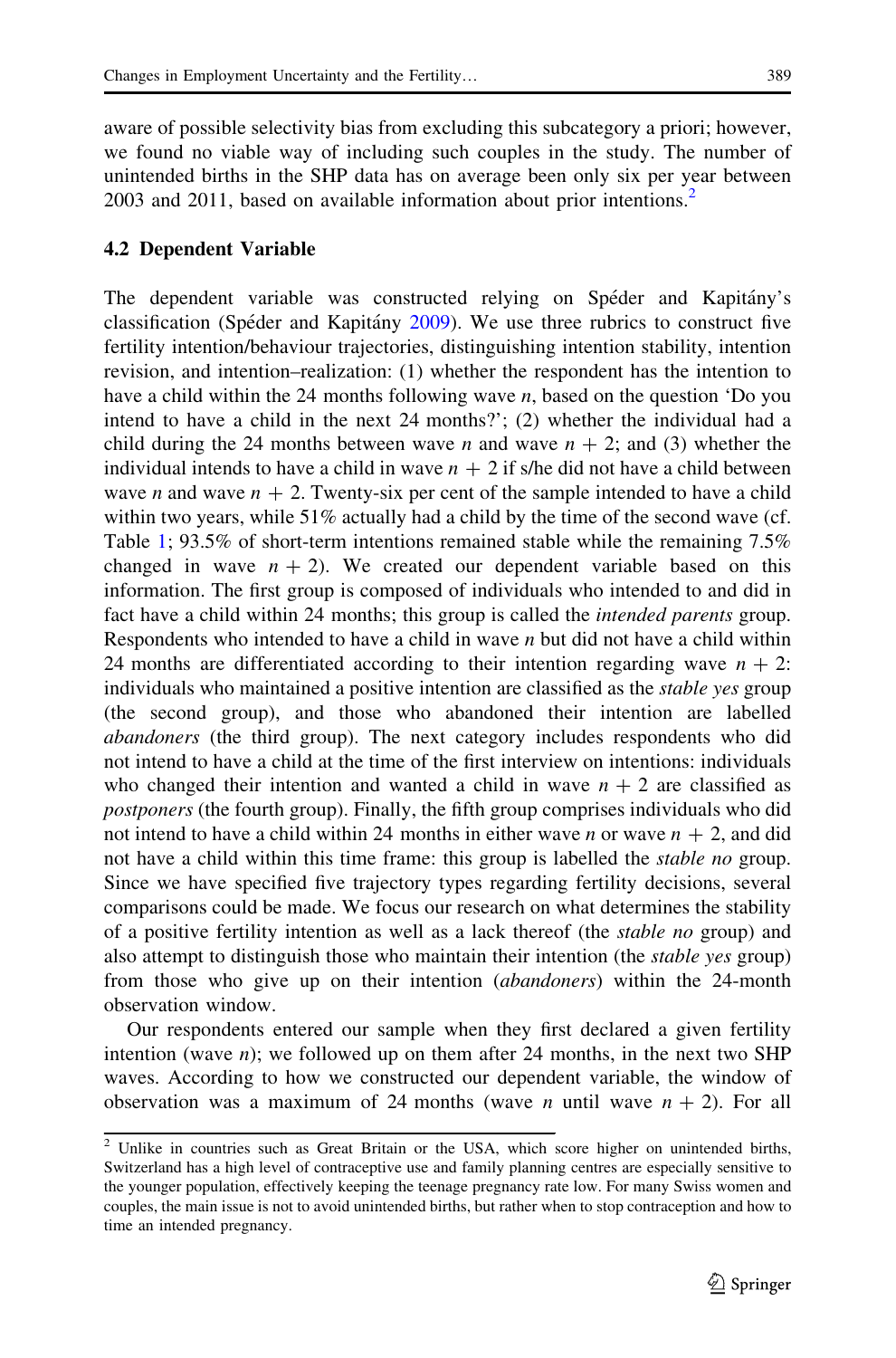| education                                |                                       |                            |                   |    |         |                                 |
|------------------------------------------|---------------------------------------|----------------------------|-------------------|----|---------|---------------------------------|
| Intended to have a                       | Had a birth                           | Intended to have           | Sample size $(N)$ |    |         | Type of fertility<br>intention- |
| child within 2 years<br>at wave <i>n</i> | between waves<br><i>n</i> and $n + 2$ | a child at wave<br>$n + 2$ | L-M H             |    | N total | realization type                |
| Yes                                      | Yes                                   |                            | 114               | 94 | 238     | Intended parents                |
| Yes                                      | No                                    | Yes                        | 79                | 67 | 146     | Stable yes                      |

Yes No No 34 29 63 Abandoners No No Yes 40 32 72 Postponers No 1145 Stable no No 100 1145 No 1145 Stable no

<span id="page-9-0"></span>Table 1 Observed fertility intention–realization types in the Swiss Household Panel by level of education

L–M, low–medium education; H, high education

respondents, we looked at whether they had a child within the 24 months following the first declared fertility intention: if they had a child within this time frame, our observation ended with the event of the childbirth; if not, their intention in wave  $n + 2$  entered our analysis, allowing us to test stability and change in intention to have a child after the 24-month period. Given the correlation of intentions between partners in the same household, our measure of the male or female respondent's intention can also be considered as the couple's intention to have a child. Descriptive information on the measures is given in Table 1.

# 4.3 Explanatory Variables

## 4.3.1 Changes in Partners' Employment Uncertainty

Male and female partners were asked, 'Would you say that your job is very secure, quite secure, a bit insecure, or very insecure?' This information was complemented by perceived unemployment risk based on the question: 'How do you evaluate the risk of becoming unemployed in the next 12 months?' For the very few respondents for whom neither of the two survey answers were applicable, we added those having a limited contract of less than three years to the uncertain group (for similar approaches, see Blossfeld et al. [2005;](#page-23-0) Golsch [2003\)](#page-24-0). All temporary contracts together account for no more than  $5\%$  in the SHP.<sup>3</sup> Workers on time-limited contracts usually assess their jobs as less secure; they are also more worried than other employees about becoming unemployed. These worries are based on the fact that time-limited contracts are often used by employers to adjust the workforce size to comply with the demand for labour. When the latter decreases, for example in times of crises, contracts are not renewed (Kalleberg [2009](#page-24-0)). Switzerland is no exception (Greppi et al.  $2010$ ): contracts shorter than three years are mostly tied to specific productivity targets, and neither provide workers any form of stability beyond the expiration of the contract, nor grant any work–family reconciliation

<sup>&</sup>lt;sup>3</sup> Assessing employment uncertainty among permanent employees is important, especially where liberal national employment protection legislation does not strictly protect employees under permanent contracts from being dismissed or laid off (OECD [2015](#page-25-0)).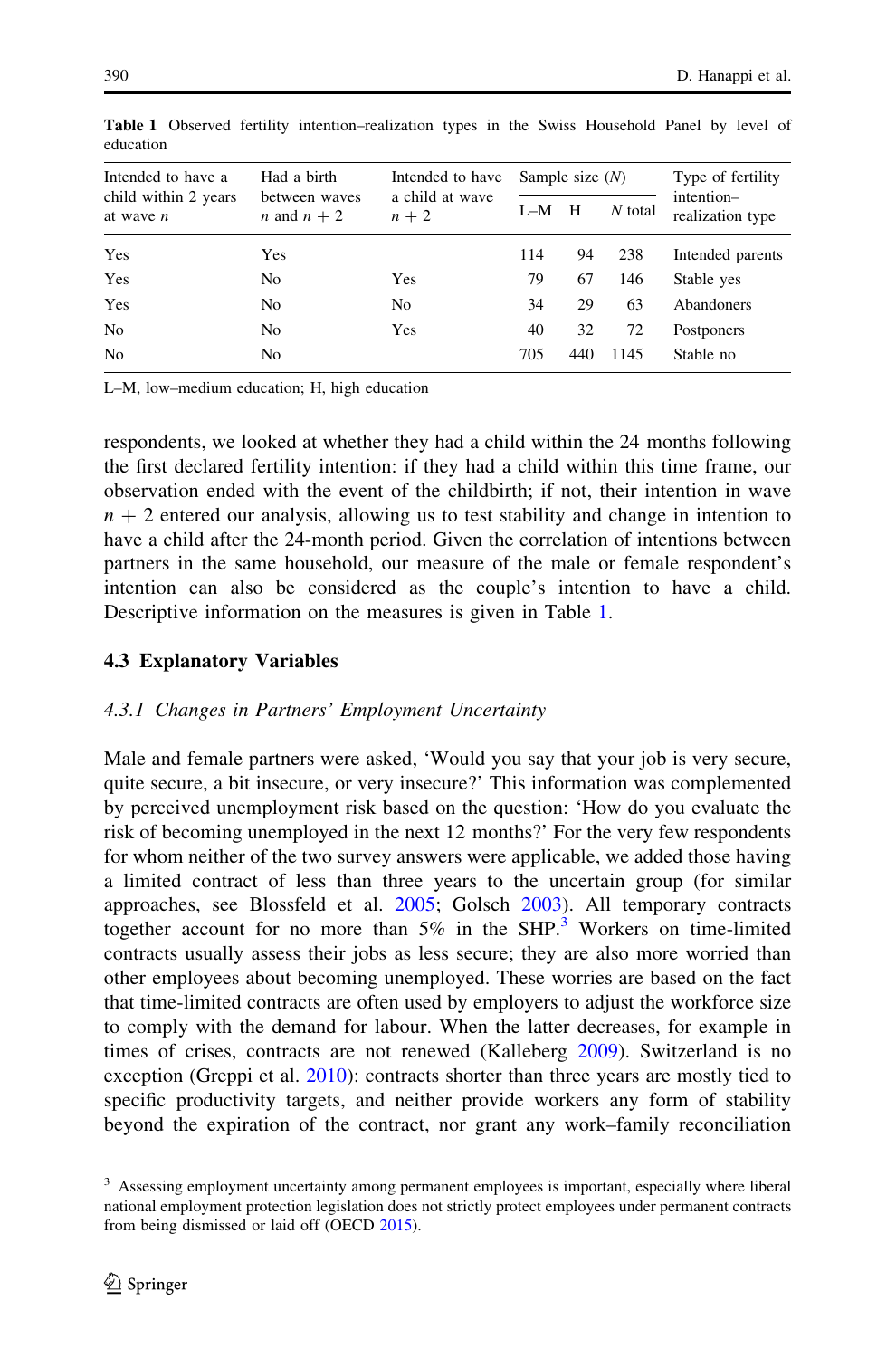measures. Our cross-sectional investigations show that time-limited contracts concern mostly women, take the form of replacements jobs, like those due to maternity leaves, and are concentrated in the health and service sectors.

We dichotomize the uncertainty variable and distinguish changes in employment uncertainty from stability. We compute two dummy indicators to capture the direction of change between wave n and wave  $n + 2$ . The first dummy variable identifies partners whose employment conditions deteriorated over time, where 0 means no change and 1 means a rise in employment uncertainty. The second dummy variable identifies those whose employment conditions improved over time, where 0 means no change and 1 means a decline in employment uncertainty.

As expected, the sample shows no clear overall pattern of the effects of changes in uncertainty regarding fertility intentions (Table [2](#page-11-0)). Women with medium- or loweducation levels tend to abandon their fertility plans more often when their male partners experience a rise in employment uncertainty (33.3%), but this does not hold to the same extent for men vis-a`-vis their female partners' rise in employment uncertainty (15.2%). In interpreting these results, we should bear in mind that earlier studies attributing the main breadwinning function to men have clearly associated male employment, not female employment, with fertility intentions and behaviour.

## 4.3.2 Education

Another important variable for our analyses is the respondents' level of education. This variable is based on the highest level of education achieved, and distinguishes a low level of education (incomplete compulsory school, compulsory school, elementary vocational training, domestic science course, 1-year school of commerce, or a general training school), and a medium level of education (apprenticeship, technical or vocational school, full-time vocational school, bachelor/maturity, vocational high school with a master certificate, or a federal certificate), from a high level of education (vocational high school, university, or academic high school). $4$  Table [2](#page-11-0) presents sample statistics separately for the group with a medium or low level of education and the group with a high level of education. Sample statistics indicate that high-education levels seem to matter in the relationship between employment uncertainty and fertility intentions: 39.3% of highly educated men whose partners' employment situations improve abandon their intentions to have a child, while only 14.7% of men with medium or low levels of education revise their plans.

## 4.4 Control Variables

We controlled for confounding factors by including age (continuous variable), and yearly household income net the deductions of social security contributions but

<sup>&</sup>lt;sup>4</sup> Different educational attainment types are matched under the medium–low and high-education rubrics, so that one may argue that the education variable is an oversimplification of the diversity of existing educational credentials and a more differentiated analysis should be performed (Adsera [2011](#page-23-0)). In our data, too few people had very low education to be analysed separately. Furthermore, exposing the effects for each educational credential separately would have been beyond the scope of this paper.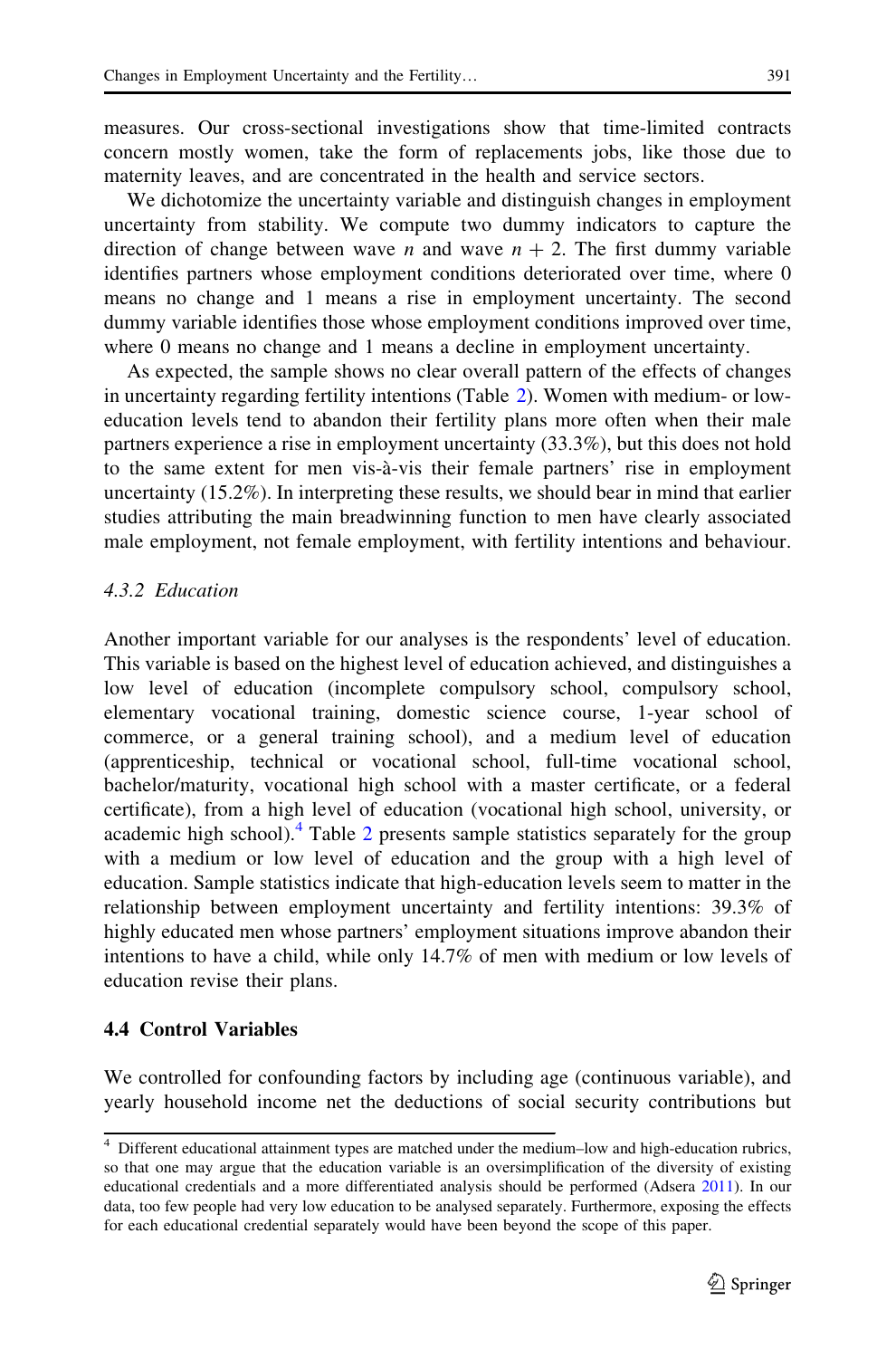<span id="page-11-0"></span>

| Ξ<br>59.6<br>46.0<br>54.0<br>25.2<br>13.9<br>12.2<br>18.7<br>16.8<br>12.9<br>40.0<br>15.2<br>17.7<br>44.1<br>47.1<br>39.1<br>N-1<br>68.8<br>12.5<br>21.9<br>19.4<br>25.0<br>32.5<br>42.5<br>25.0<br>43.8<br>50.0<br>46.9<br>63<br>24.9<br>6.3<br>53.1<br>Ξ<br>42.5<br>12.8<br>17.5<br>18.9<br>37.5<br>37.5<br>25.0<br>47.5<br>42.5<br>57.5<br>17.5<br>12.8<br>10.0<br>67.5<br>15.0<br>N-1<br>21.4<br>39.3<br>17.6<br>13.8<br>6.9<br>79.3<br>20.7<br>37.9<br>41.4<br>20.7<br>17.2<br>35.3<br>79.3<br>47.1<br>24.1<br>Ξ<br>58.8<br>${}^{\circ}$<br>67.6<br>34.5<br>26.5<br>15.2<br>14.7<br>33.3<br>16.7<br>41.4<br>32.4<br>32.4<br>29.4<br>44.1<br>24.1<br>∞<br>N-1<br>15.6<br>35.8<br>12.9<br>24.2<br>32.9<br>39.3<br>27.8<br>58.2<br>6.0<br>53.7<br>46.3<br>20.9<br>6.0<br>8.1<br>73.1<br>Ξ<br>8.8<br>20.9<br>16.5<br>10.3<br>13.7<br>49.2<br>29.9<br>44.3<br>6.3<br>51.9<br>60.8<br>30.4<br>49.4<br>48.1<br>22.1<br>$N-1$<br>14.0<br>31.9<br>36.8<br>53.2<br>46.8<br>46.8<br>44.7<br>8.5<br>21.3<br>22.3<br>73.4<br>4.3<br>35.1<br>10.1<br>28.1<br>Ξ<br>$(\%)$<br>21.6<br>14.6<br>Employment uncertainty partner<br>30.4<br>20.4<br>31.9<br>40.4<br>27.7<br>42.1<br>53.5<br>4.4<br>46.5<br>53.5<br>50.9<br>31.6<br>17.5<br>Employment uncertainty (%)<br>$N-1$<br>Year of the first interview<br>Age groups $\frac{\frac{6}{6}}{22-30}$ years old<br>31-40 years old<br>$41-50$ years old<br>Two to eight<br>2004-2006<br>2007-2009<br>2002-2003<br>Parity $(\%)$<br>Decline<br>Decline<br>Women<br>Sex $(\%)$<br>Rise<br>Rise<br>Zero<br>Men<br>One | Intended | parents | Stable yes | Abandoners | Postponers | $\mathbf{r}$<br>Stable |      |
|-------------------------------------------------------------------------------------------------------------------------------------------------------------------------------------------------------------------------------------------------------------------------------------------------------------------------------------------------------------------------------------------------------------------------------------------------------------------------------------------------------------------------------------------------------------------------------------------------------------------------------------------------------------------------------------------------------------------------------------------------------------------------------------------------------------------------------------------------------------------------------------------------------------------------------------------------------------------------------------------------------------------------------------------------------------------------------------------------------------------------------------------------------------------------------------------------------------------------------------------------------------------------------------------------------------------------------------------------------------------------------------------------------------------------------------------------------------------------------------------------------------------------------------------------------|----------|---------|------------|------------|------------|------------------------|------|
|                                                                                                                                                                                                                                                                                                                                                                                                                                                                                                                                                                                                                                                                                                                                                                                                                                                                                                                                                                                                                                                                                                                                                                                                                                                                                                                                                                                                                                                                                                                                                       |          |         |            |            |            |                        |      |
|                                                                                                                                                                                                                                                                                                                                                                                                                                                                                                                                                                                                                                                                                                                                                                                                                                                                                                                                                                                                                                                                                                                                                                                                                                                                                                                                                                                                                                                                                                                                                       |          |         |            |            |            |                        |      |
|                                                                                                                                                                                                                                                                                                                                                                                                                                                                                                                                                                                                                                                                                                                                                                                                                                                                                                                                                                                                                                                                                                                                                                                                                                                                                                                                                                                                                                                                                                                                                       |          |         |            |            |            |                        | 15.8 |
|                                                                                                                                                                                                                                                                                                                                                                                                                                                                                                                                                                                                                                                                                                                                                                                                                                                                                                                                                                                                                                                                                                                                                                                                                                                                                                                                                                                                                                                                                                                                                       |          |         |            |            |            |                        | 19.4 |
|                                                                                                                                                                                                                                                                                                                                                                                                                                                                                                                                                                                                                                                                                                                                                                                                                                                                                                                                                                                                                                                                                                                                                                                                                                                                                                                                                                                                                                                                                                                                                       |          |         |            |            |            |                        |      |
|                                                                                                                                                                                                                                                                                                                                                                                                                                                                                                                                                                                                                                                                                                                                                                                                                                                                                                                                                                                                                                                                                                                                                                                                                                                                                                                                                                                                                                                                                                                                                       |          |         |            |            |            |                        | 8.3  |
|                                                                                                                                                                                                                                                                                                                                                                                                                                                                                                                                                                                                                                                                                                                                                                                                                                                                                                                                                                                                                                                                                                                                                                                                                                                                                                                                                                                                                                                                                                                                                       |          |         |            |            |            |                        | 10.5 |
|                                                                                                                                                                                                                                                                                                                                                                                                                                                                                                                                                                                                                                                                                                                                                                                                                                                                                                                                                                                                                                                                                                                                                                                                                                                                                                                                                                                                                                                                                                                                                       |          |         |            |            |            |                        |      |
|                                                                                                                                                                                                                                                                                                                                                                                                                                                                                                                                                                                                                                                                                                                                                                                                                                                                                                                                                                                                                                                                                                                                                                                                                                                                                                                                                                                                                                                                                                                                                       |          |         |            |            |            |                        | 43.8 |
|                                                                                                                                                                                                                                                                                                                                                                                                                                                                                                                                                                                                                                                                                                                                                                                                                                                                                                                                                                                                                                                                                                                                                                                                                                                                                                                                                                                                                                                                                                                                                       |          |         |            |            |            |                        | 39.0 |
|                                                                                                                                                                                                                                                                                                                                                                                                                                                                                                                                                                                                                                                                                                                                                                                                                                                                                                                                                                                                                                                                                                                                                                                                                                                                                                                                                                                                                                                                                                                                                       |          |         |            |            |            |                        | 17.2 |
|                                                                                                                                                                                                                                                                                                                                                                                                                                                                                                                                                                                                                                                                                                                                                                                                                                                                                                                                                                                                                                                                                                                                                                                                                                                                                                                                                                                                                                                                                                                                                       |          |         |            |            |            |                        |      |
|                                                                                                                                                                                                                                                                                                                                                                                                                                                                                                                                                                                                                                                                                                                                                                                                                                                                                                                                                                                                                                                                                                                                                                                                                                                                                                                                                                                                                                                                                                                                                       |          |         |            |            |            |                        | 7.7  |
|                                                                                                                                                                                                                                                                                                                                                                                                                                                                                                                                                                                                                                                                                                                                                                                                                                                                                                                                                                                                                                                                                                                                                                                                                                                                                                                                                                                                                                                                                                                                                       |          |         |            |            |            |                        | 41.1 |
|                                                                                                                                                                                                                                                                                                                                                                                                                                                                                                                                                                                                                                                                                                                                                                                                                                                                                                                                                                                                                                                                                                                                                                                                                                                                                                                                                                                                                                                                                                                                                       |          |         |            |            |            |                        | 51.1 |
|                                                                                                                                                                                                                                                                                                                                                                                                                                                                                                                                                                                                                                                                                                                                                                                                                                                                                                                                                                                                                                                                                                                                                                                                                                                                                                                                                                                                                                                                                                                                                       |          |         |            |            |            |                        |      |
|                                                                                                                                                                                                                                                                                                                                                                                                                                                                                                                                                                                                                                                                                                                                                                                                                                                                                                                                                                                                                                                                                                                                                                                                                                                                                                                                                                                                                                                                                                                                                       |          |         |            |            |            |                        | 74.5 |
|                                                                                                                                                                                                                                                                                                                                                                                                                                                                                                                                                                                                                                                                                                                                                                                                                                                                                                                                                                                                                                                                                                                                                                                                                                                                                                                                                                                                                                                                                                                                                       |          |         |            |            |            |                        | 25.5 |
|                                                                                                                                                                                                                                                                                                                                                                                                                                                                                                                                                                                                                                                                                                                                                                                                                                                                                                                                                                                                                                                                                                                                                                                                                                                                                                                                                                                                                                                                                                                                                       |          |         |            |            |            |                        |      |
|                                                                                                                                                                                                                                                                                                                                                                                                                                                                                                                                                                                                                                                                                                                                                                                                                                                                                                                                                                                                                                                                                                                                                                                                                                                                                                                                                                                                                                                                                                                                                       |          |         |            |            |            |                        | 25.7 |
|                                                                                                                                                                                                                                                                                                                                                                                                                                                                                                                                                                                                                                                                                                                                                                                                                                                                                                                                                                                                                                                                                                                                                                                                                                                                                                                                                                                                                                                                                                                                                       |          |         |            |            |            |                        | 13.2 |
|                                                                                                                                                                                                                                                                                                                                                                                                                                                                                                                                                                                                                                                                                                                                                                                                                                                                                                                                                                                                                                                                                                                                                                                                                                                                                                                                                                                                                                                                                                                                                       |          |         |            |            |            |                        | 61.1 |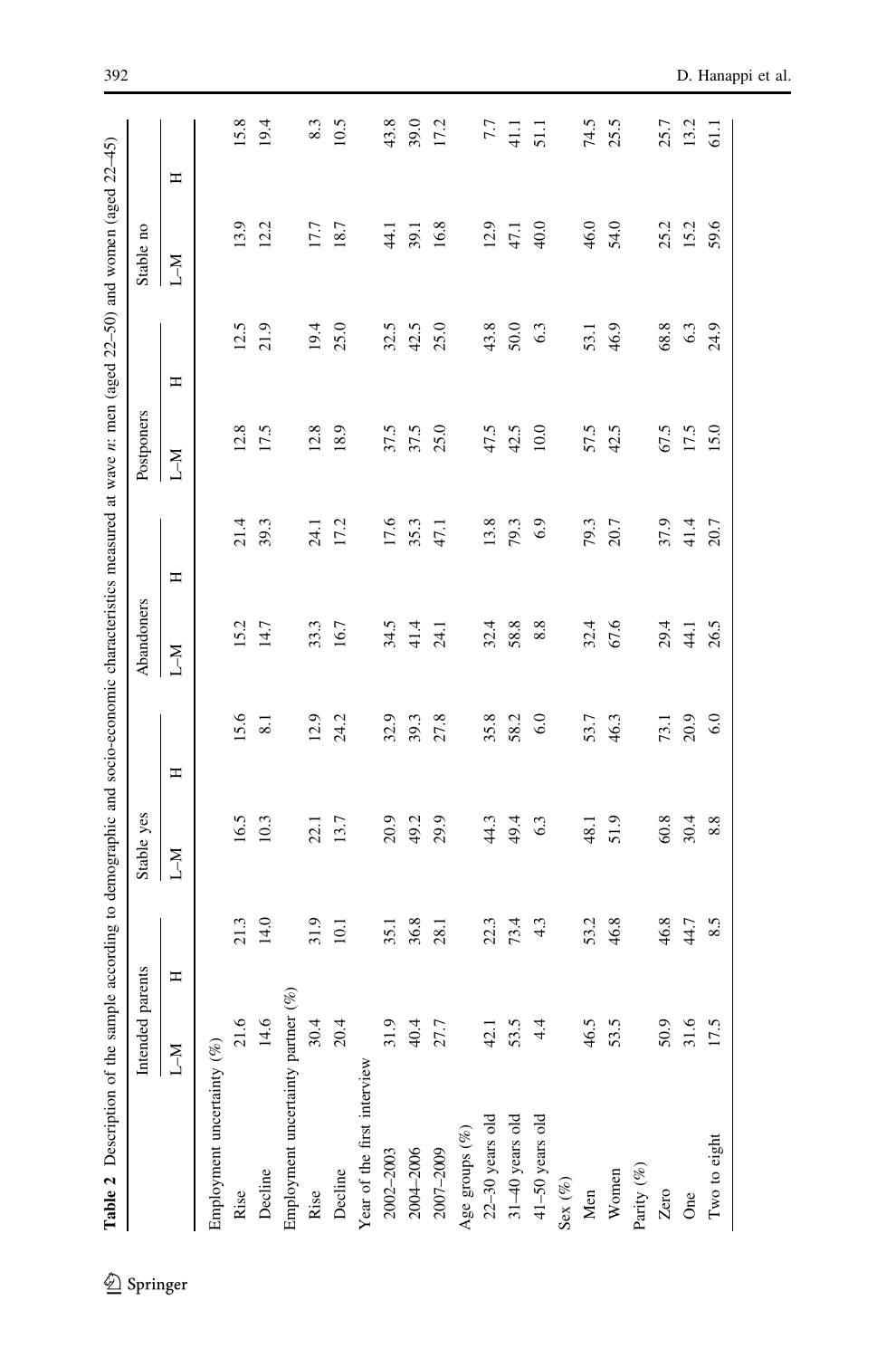| ¢ |
|---|
|   |
| i |
|   |

|                           | Intended parents |         | Stable yes        |         | Abandoners |         | Postponers |         | Stable no |                   |
|---------------------------|------------------|---------|-------------------|---------|------------|---------|------------|---------|-----------|-------------------|
|                           | $\mathbb{F}_T$   |         | $M-1$             |         | $N-1$      |         | $N-1$      |         | N-T       | I                 |
| Income CHF (rounded mean) |                  |         |                   |         |            |         |            |         |           |                   |
| Individual CHF            | 50,250           | 76,796  |                   | 70,719  | 49,503     | 92,093  | 50,962     | 63,423  | 52,830    |                   |
| Household CHF 985,27      |                  | 134,339 | 55,245<br>105,472 | 126,716 | 981,25     | 133,139 | 995,13     | 126,501 | 105,841   | 86,851<br>134,320 |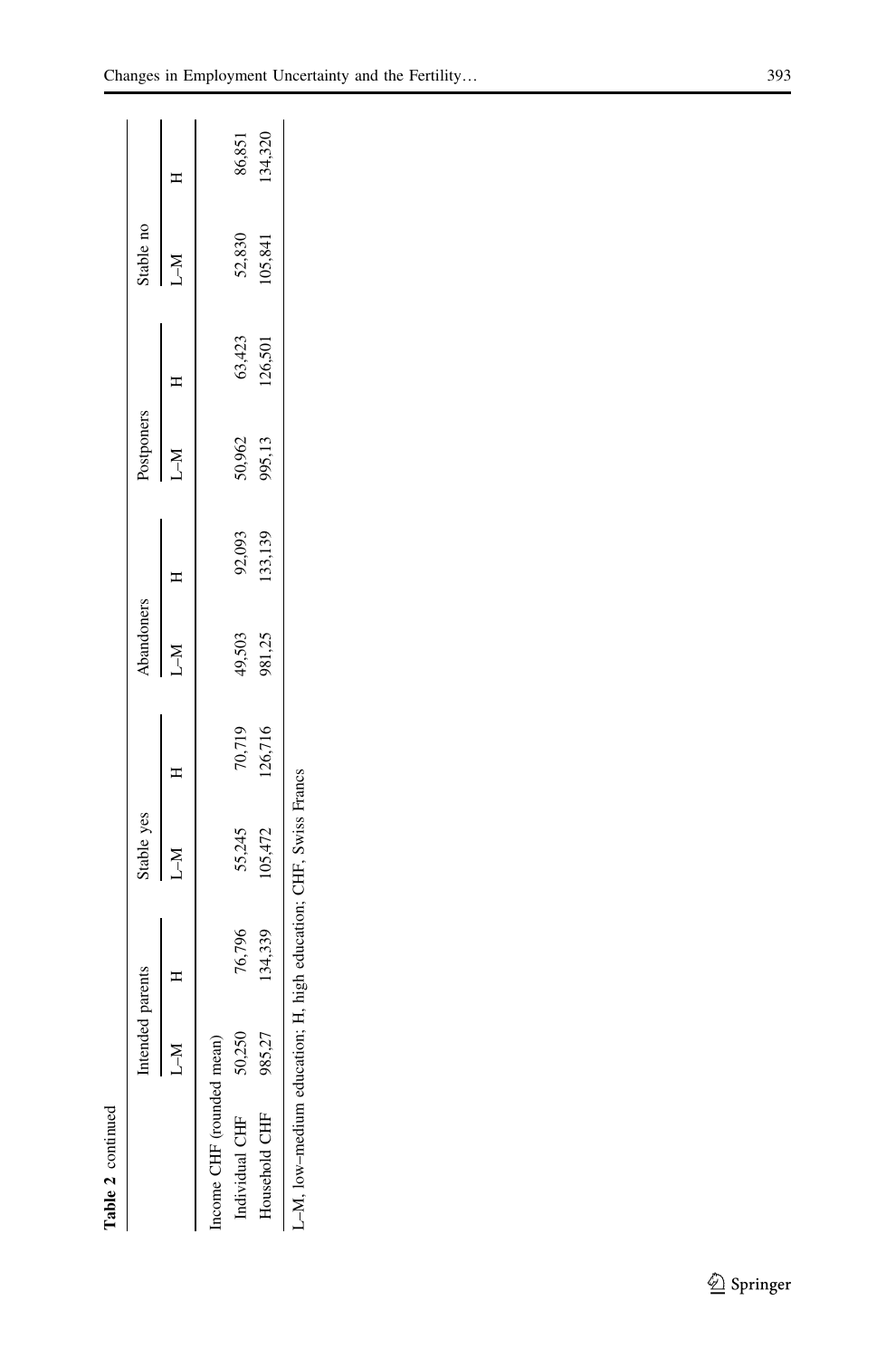without tax deductions (Kuhn [2009](#page-24-0)). We also controlled for parity categorized as 0, 1, or 2 or more, following Yamaguchi and Ferguson ([1995\)](#page-26-0), because first-time and second-time childbearing intentions tend to be realized more often compared with third-time and subsequent childbearing intentions (see also Berrington [2004\)](#page-23-0). Finally, we included controls for period effects [i.e. years 2002–2003 are the reference group, period 2004–2006, and (economic crisis) period 2007–2009]. Table [2](#page-11-0) shows sample statistics by education and intention–realization type. We observe that the *stable yes* group is the youngest and the *stable no* group the oldest (e.g. 6% are over age 40 in the stable yes group versus more than 40% in the stable no group). The widest income range is found among those who abandon their fertility intentions (the *abandoners*), and high incomes correlate with higheducation status. Individuals who already had two children had fewer subsequent childbearing intentions (e.g. less than  $9\%$  of the *stable yes* group). Finally, one in three low- to medium-educated respondents and one in four highly educated respondents abandoned the intention to have a child if there was a rise in their partner's employment uncertainty. Interestingly, we also observe that highly educated respondents whose partners' employment uncertainty declines intend to have a child in wave  $n + 2$ .

#### 4.5 Analytic Strategy

We used multinomial logistic regression analysis to associate changes in employment uncertainty with the probability that individuals develop one of the intention/ (behaviour) trajectories described in Sect. [4.2](#page-8-0). This trajectory approach is consistent with our conceptual framework of short-term fertility intentions, defined as concrete childbearing plans for the 24 months following respondents' reports on their intention to have or not to have a child. This approach estimates the probability that a person abandons, postpones, or maintains the intention to have a child, does not intend to have a child at all, or realizes an existing intention in the given time frame. Similar approaches have been used in previous research on short-term fertility intentions and subsequent behaviour (Berrington [2004;](#page-23-0) Spéder and Kapitány [2009;](#page-26-0) Heaton et al. [1999\)](#page-24-0). Because individuals experience their lives not only as a sequence of events and changes (i.e. of intentions), we also employ a holistic approach to estimate the probability of intentions not changing in the short term. In a low-fertility context like Switzerland, those who consistently do not intend to have a child represent a large portion of the population in reproductive ages; those who do not progress from the intention to have a child to its realization are of interest, as they may actually delay childbearing. In sum, a multinomial approach is the best way to address the patterns of intention/behaviour under focus in this paper, also considering how well it handles the issue of panel attrition. More sophisticated computational techniques, including event history models, should be used when the focus is specifically on intention change and birth outcomes (Allison [2009\)](#page-23-0).

We run separate models for populations with medium and low levels of education as well as for those with a high level of education. We estimated a Chow test for logistic regression (De Marris [2004](#page-24-0)) to verify whether estimating separate models for each educational subgroup (Tables [3](#page-14-0) and [4\)](#page-15-0) would be more informative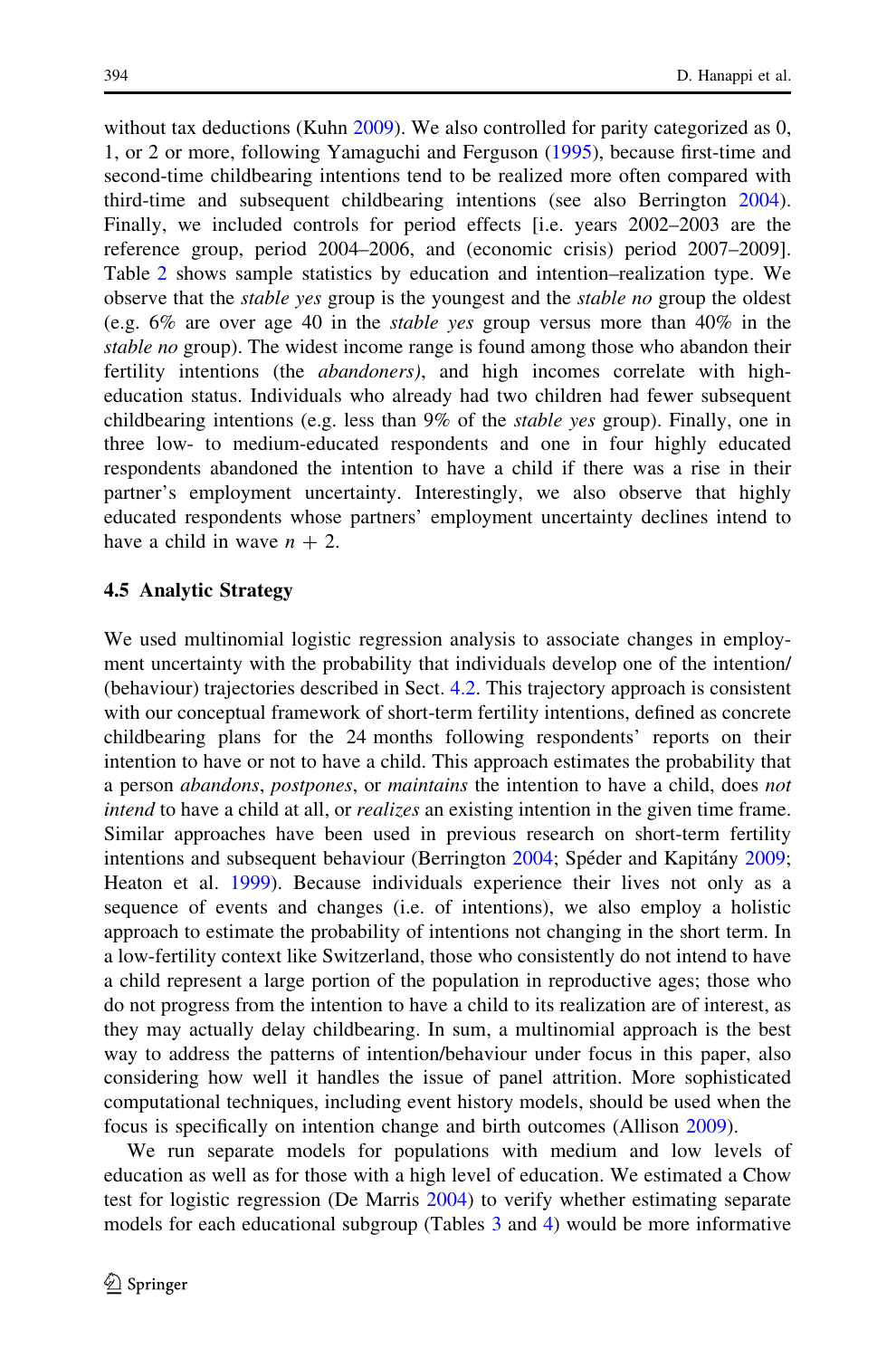|                                                | Intended parents |       | Stable yes       |       | Abandoners       |       | Postponers |       |
|------------------------------------------------|------------------|-------|------------------|-------|------------------|-------|------------|-------|
|                                                | $\boldsymbol{B}$ | Sig.  | $\boldsymbol{B}$ | Sig.  | $\boldsymbol{B}$ | Sig.  | B          | Sig.  |
| Explanatory variables                          |                  |       |                  |       |                  |       |            |       |
| Male employment uncertainty (ref. stability)   |                  |       |                  |       |                  |       |            |       |
| Decline                                        | $-0.199$         | 0.684 | $-0.737$         | 0.158 | 0.231            | 0.688 | $-0.426$   | 0.521 |
| Rise                                           | 0.575            | 0.205 | $-0.526$         | 0.343 | 1.278            | 0.010 | 0.584      | 0.313 |
| Female employment uncertainty (ref. stability) |                  |       |                  |       |                  |       |            |       |
| Decline                                        | 1.062            | 0.023 | 0.726            | 0.181 | 1.707            | 0.004 | 1.286      | 0.029 |
| Rise                                           | $-0.043$         | 0.938 | 1.161            | 0.017 | 1.374            | 0.028 | 1.068      | 0.056 |
| Control variables                              |                  |       |                  |       |                  |       |            |       |
| Age                                            | $-0.234$         | 0.000 | $-0.170$         | 0.000 | $-0.141$         | 0.001 | $-0.244$   | 0.000 |
| Parity (ref. 2 or more children)               |                  |       |                  |       |                  |       |            |       |
| 0 child                                        | 1.044            | 0.054 | 2.099            | 0.001 | 1.054            | 0.091 | 0.722      | 0.199 |
| 1 child                                        | 3.127            | 0.000 | 2.640            | 0.000 | 2.324            | 0.000 | 0.189      | 0.820 |
| Income CHF $(log)$                             |                  |       |                  |       |                  |       |            |       |
| Individual                                     | 0.553            | 0.152 | 0.168            | 0.670 | $-0.080$         | 0.870 | 0.206      | 0.661 |
| Household                                      | 0.592            | 0.293 | 0.252            | 0.676 | 0.774            | 0.288 | 0.442      | 0.550 |
| Sex (ref. women)                               | $-0.449$         | 0.362 | 0.277            | 0.563 | 1.101            | 0.155 | $-0.111$   | 0.855 |
| Year of the first interview (ref. 2002–2003)   |                  |       |                  |       |                  |       |            |       |
| 2004-2006                                      | $-0.097$         | 0.797 | 0.726            | 0.104 | 0.278            | 0.570 | $-0.437$   | 0.368 |
| 2007-2009                                      | 0.229            | 0.611 | 1.134            | 0.020 | 0.263            | 0.657 | $-0.275$   | 0.636 |
| Constant                                       | $-7.682$         | 0.153 | $-3.066$         | 0.592 | $-8.298$         | 0.234 | $-1.732$   | 0.802 |

<span id="page-14-0"></span>Table 3 Model 1: Multinomial regression predicting effects of employment uncertainty, controlling for socio-demographic variables, on fertility intentions and fertility intention–realization among the higheducation group; beta coefficients

The reference group is the *stable no* group.  $R^2 = 0.465$  (Nagelkerke). Model  $X^2$  (48) = 286.389,  $p \le 0.001$ 

than the estimations included in the model based on the overall population, where education was only a dummy variable (Table [5](#page-21-0) in Appendix). The Chow test, which compares the likelihood estimated for the overall model with the sum of likelihoods estimated for each separate model, indicated that separate estimations fit the data the best.

# 5 Results

# 5.1 Changes in Employment Uncertainty

Our multinomial logistic regression focused on how changes in both partners' employment uncertainty are associated with revisions of fertility intentions or their realization. Results of multinomial logistic regression analyses among the highly educated population are shown in Table 3 and among the medium- to low-educated respondents are presented in Table [4.](#page-15-0)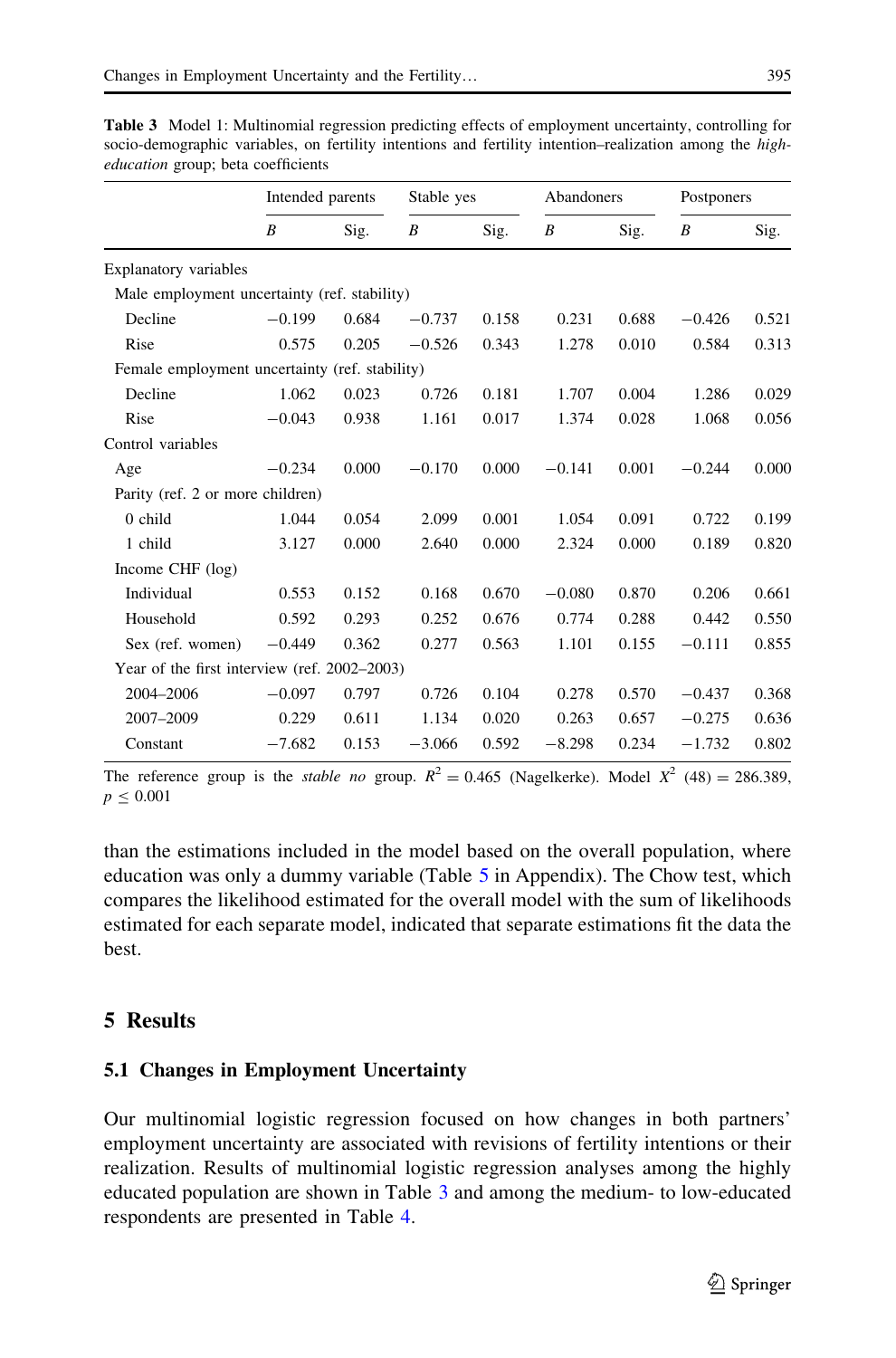|                                                | Intended parents |        | Stable yes |       | Abandoners |       | Postponers |       |
|------------------------------------------------|------------------|--------|------------|-------|------------|-------|------------|-------|
|                                                | B                | Sig.   | B          | Sig.  | B          | Sig.  | B          | Sig.  |
| Explanatory variables                          |                  |        |            |       |            |       |            |       |
| Male employment uncertainty (ref. stability)   |                  |        |            |       |            |       |            |       |
| Decline                                        | $-0.763$         | 0.136  | $-0.112$   | 0.797 | 0.301      | 0.644 | $-0.601$   | 0.284 |
| Rise                                           | $-0.540$         | 0.261  | $-0.586$   | 0.219 | 0.201      | 0.757 | $-0.530$   | 0.335 |
| Female employment uncertainty (ref. stability) |                  |        |            |       |            |       |            |       |
| Decline                                        | 0.263            | 0.522  | 0.348      | 0.395 | 0.752      | 0.155 | $-0.295$   | 0.657 |
| Rise                                           | 0.136            | 0.713  | $-0.690$   | 0.133 | $-0.185$   | 0.753 | $-0.178$   | 0.737 |
| Control variables                              |                  |        |            |       |            |       |            |       |
| Age                                            | $-0.155$         | 0.000  | $-0.141$   | 0.000 | $-0.103$   | 0.013 | $-0.142$   | 0.000 |
| Parity (ref. 2 or more children)               |                  |        |            |       |            |       |            |       |
| 0 child                                        | 1.628            | 0.000  | 2.446      | 0.000 | 0.230      | 0.711 | 1.557      | 0.003 |
| 1 child                                        | 2.344            | 0.000  | 3.028      | 0.000 | 1.536      | 0.005 | 1.312      | 0.038 |
| Income CHF $(log)$                             |                  |        |            |       |            |       |            |       |
| Individual                                     | $-0.053$         | 0.857  | 0.206      | 0.550 | 0.943      | 0.059 | 0.032      | 0.938 |
| Household                                      | 0.105            | 0.824  | 0.287      | 0.572 | $-1.380$   | 0.037 | $-0.061$   | 0.916 |
| Sex (ref. women)                               | 0.651            | 0.124  | 0.386      | 0.365 | $-0.854$   | 0.193 | 1.060      | 0.041 |
| Year of the first interview (ref. 2002–2003)   |                  |        |            |       |            |       |            |       |
| 2004-2006                                      | $-0.244$         | 0.4830 | $-0.534$   | 0.137 | 0.502      | 0.391 | 0.055      | 0.902 |
| 2007-2009                                      | 0.331            | 0.389  | 0.286      | 0.452 | 1.559      | 0.007 | 0.467      | 0.349 |
| Constant                                       | 1.116            | 0.804  | $-4.652$   | 0.345 | 5.356      | 0.397 | 1.060      | 0.041 |

<span id="page-15-0"></span>Table 4 Model 2: Multinomial regression predicting the effects of employment uncertainty, controlling for socio-demographic variables, on fertility intentions and fertility intention–realization among the lowand medium-education groups; beta coefficients

The reference group is the *stable no* group.  $R^2 = 0.351$  (Nagelkerke). Model  $X^2$  (48) = 256.285,  $p \le 0.001$ 

The association between abandoning an intention to have a child within two years and a rise in employment uncertainty is positive and statistically significant for respondents with a high level of education (see Table [3](#page-14-0)). Respondents who experience a rise in uncertainty are more likely to abandon an intention to have a child than respondents who do not experience such a rise. In the case of respondents with medium or low levels of education, the association is not significant. The association is positive and significant for both male and female employments. Moreover, the association between intending to have a child over the subsequent 24 months when at the same time employment uncertainty rises is positive and significant as far as women are concerned  $(B = 1.161; p < 0.05)$ . The conclusion is therefore that Hypothesis (1a) holds true for highly educated respondents, which thereby also confirms Hypothesis (3a). Hypothesis (4a) is not supported: we expected significantly stronger associations for male than female uncertainty on postponement and abandonment, but did not find any evidence of this. The confidence interval of the odds ratio of a rise in male uncertainty falls within the one of a rise in female uncertainty. In summary, a rise in highly educated men's and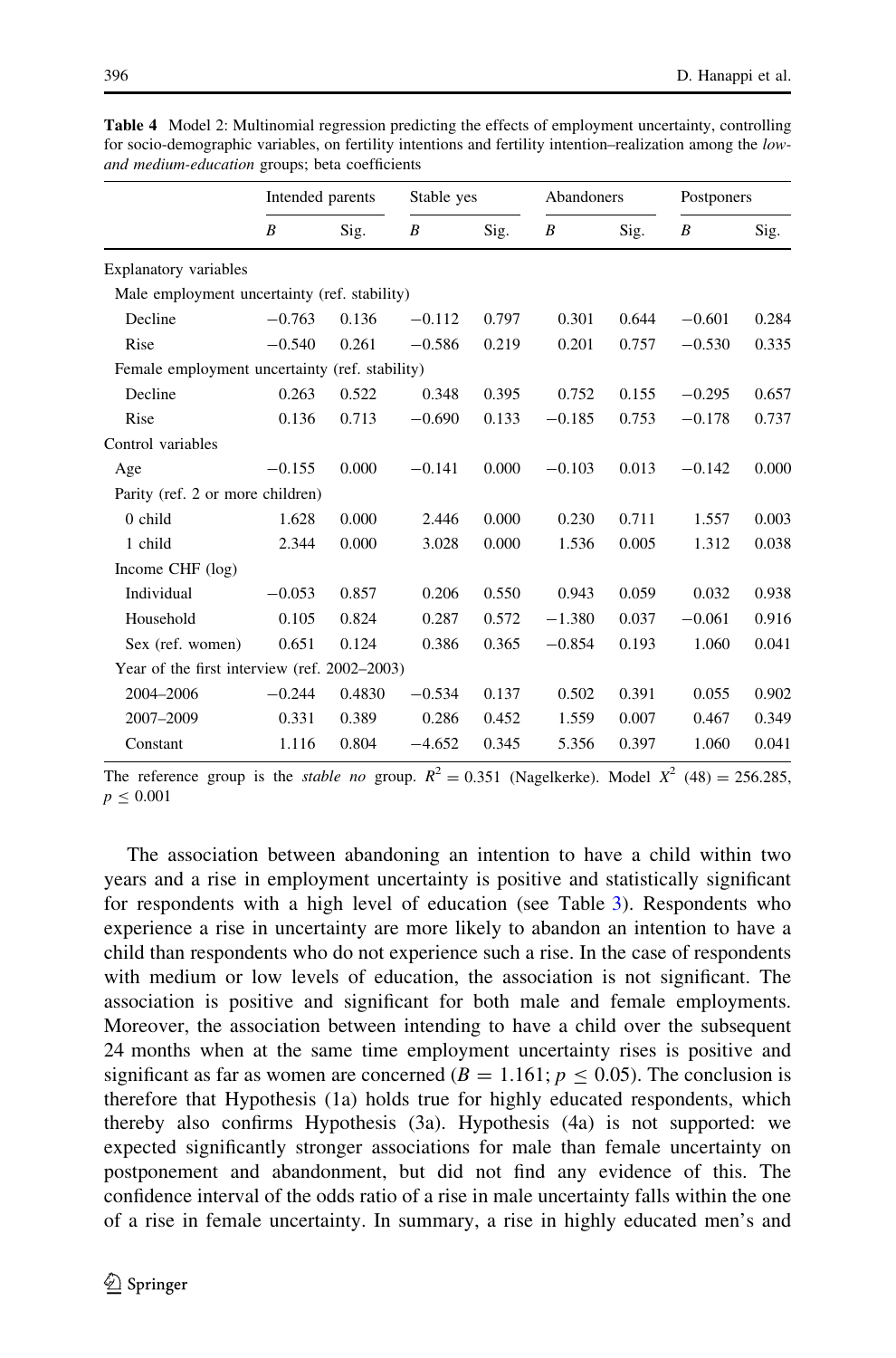women's employment uncertainty facilitates an abandonment of the intention to have a child within two years.

The association between the construction of an intention to have a child within two years, that is, a change from not intending to definitely intending to have child, and a decline in employment uncertainty is positive and statistically significant for highly educated women. Hence, an improvement of the female partner's employment situation is conducive to the construction of childbearing intentions. Hypothesis (1b) holds true, therefore, for female employment, but not for male employment. We found similar effects in our base model (see Table [5,](#page-21-0) Model 3 in the Appendix). Paradoxically, a decline in uncertainty can also have the opposite effect of making respondents more likely to abandon childbearing intentions. This finding suggests that an improvement in the employment situation of women has a more complex influence on childbearing intentions than providing options and resources to achieve fertility goals.

The last possible outcome of our dependent variable is the intention/behaviour trajectory 'intending a child and childbearing during the next two years'. The model coefficients reflect associations described by Line 2 in Fig. [1](#page-5-0) and are reflected in Hypotheses (2a), (2b), and (5a). In the case of a rise in employment uncertainty, we find no statistically significant coefficients; thus, Hypotheses (2a) and (5a) remain unconfirmed. We find, however, a decline in female employment uncertainty to be positively associated with the realization of a childbearing intention. Hence, for female employment uncertainty, Hypothesis (2b) holds, and experiencing an improvement in her employment conditions is indeed conducive to forming childbearing intentions.

Table [4](#page-15-0) shows the results for the respondents with a medium level or low level of education. No statistically significant effects of changes in employment uncertainty are found, whatsoever. This lack of significance is interesting but supports Hypothesis (3b) that populations with a medium or low level of education are less responsive to employment uncertainty. Instead, household income is a significant constraint associated with the abandonment of fertility intentions among these respondents. Contrary to the results obtained for the highly educated group, our findings suggest that a medium level or low level of education makes people generally more vulnerable to facing material constraints if they have children, but that the mere experience of employment uncertainty is less harmful in this respect.<sup>5</sup>

In a last step, we examined whether there were differences in labour force participation among the five intention revision/realization types. We compared those who abandon their intentions with those who maintain their intentions over the five years following our observation period. Our results indicated dissimilar patterns of labour market attachment between these two groups (Table [6](#page-22-0) and Fig. [2](#page-22-0) in the Appendix): those who maintain their intentions to have children appear to temporarily interrupt their careers (most probably due to childbearing) and return to employment directly afterwards. Within this group, 20% are employed at the end of the 24-month period (i.e. time 0 on the horizontal axis), while this percentage reduces in each of the

<sup>5</sup> Analyses (not shown) by parity yield less pronounced results, but suggest that a rise in male employment uncertainty is associated with abandonment and that parenthood reduces the fertility effects of female employment.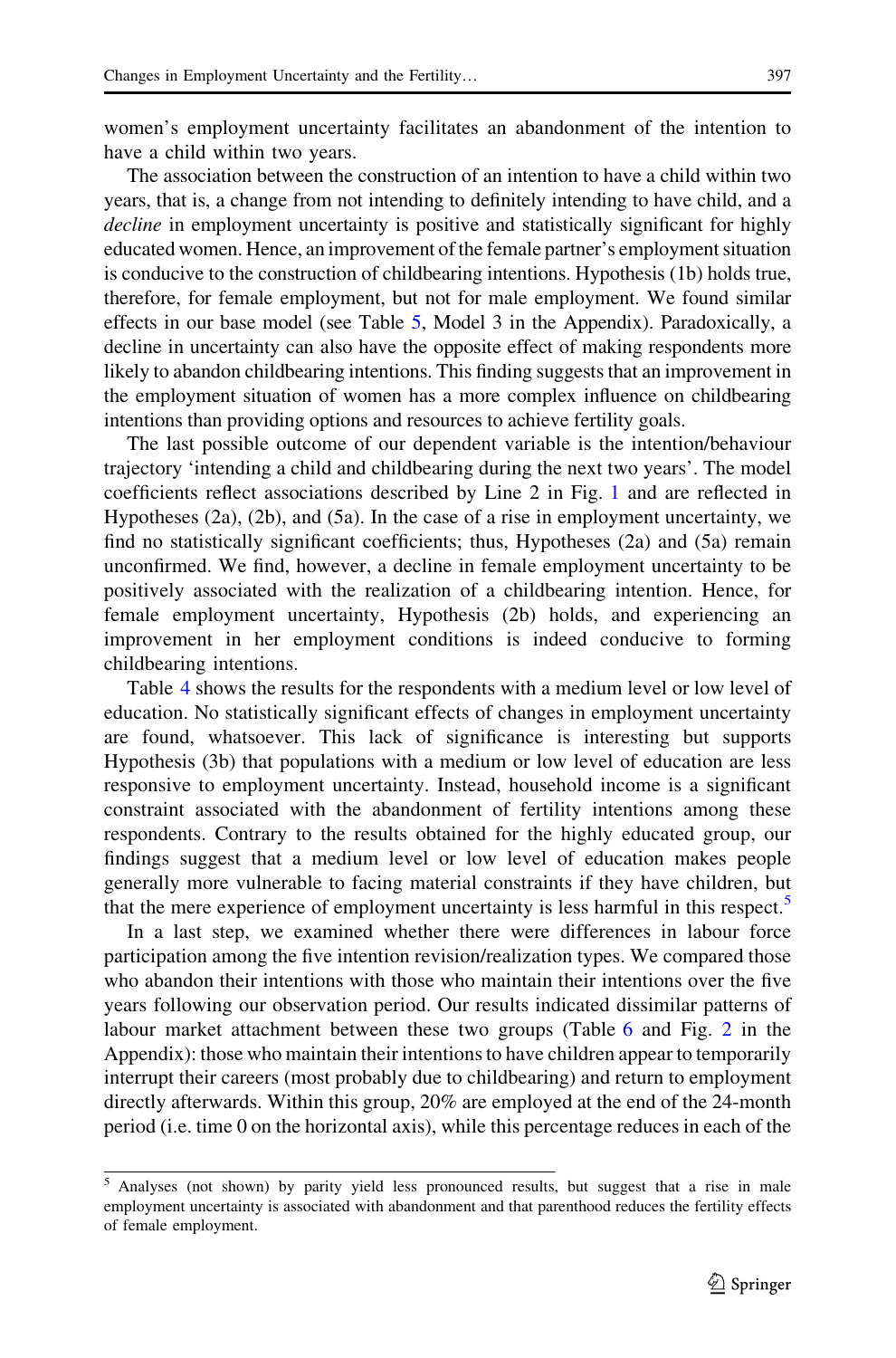two subsequent years, reaching its lowest level in year four (9.5%), and recovering to 32% in year five. Conversely, more of those who abandon their intentions are employed in the first 3 years. Moreover, fewer of those abandoners return to work and do so at a slower pace compared with those who maintain their childbearing intentions  $(22\%$  among *abandoners* vs.  $32\%$  among the *stable yes* group in year five). To verify this, we also looked at intention trajectories for each intention–realization type over five consecutive years (Table [7](#page-22-0) and Fig. [3](#page-23-0) in Appendix). Fewer abandoners intend to have a child in five consecutive years compared with the *stable yes* group. Variation in intentions in the *stable yes* group may indicate that people in this group realized their intentions, which also explains the similarity of their pattern to that of the intended parents group compared with those who abandon their intentions.

#### 5.2 Patterns Across Groups

We now look at patterns in fertility intentions and fertility behaviour across populations with a low or medium level of education and those with a high level of education, and find major common patterns in the socio-demographic factors (see Tables [3](#page-14-0), [4\)](#page-15-0). Most importantly, we find statistically significant period effects for 2007–2009 when the economic downturn fuelled unemployment rates to reach unprecedented levels in Europe, and created a substantive feeling of uncertainty among the population in Switzerland. While an increase in individual employment uncertainty makes highly educated respondents more likely to abandon an intention to have a child within two years (we recall that Hypotheses (1a) and (3a) are confirmed), general uncertainty during economic downturns increases the likelihood that this group delays realization by potentially waiting until better times arrive. In the case of respondents with medium or low levels of education, the general uncertainty rather than the personal employment situation is what increases their probability to abandon an intention to have a child. Effects of other characteristics do not change when introducing period controls (results will be provided upon request).

The multinomial models show consistently that, with age, the construction of an intention to have a child and the realization of such intention decline. Apart from age, parity is a main criterion for fertility intentions and fertility behaviour. Having no or one child is strongly associated with the intention to have (an additional) one in both populations. However, if we compare those people who postpone their intention to those who consistently reject the idea of childbearing, it appears that only people with a low or medium level of education with no or one child are significantly more likely to postpone having a(nother) child relative to rejecting this intention. Parents of one child are more likely in both populations to realize their intention to have a second than to consistently reject the idea of having a child.

#### 6 Discussion and Conclusion

This study explored changes in employment uncertainty, the formation of fertility intentions, and the realization of such intentions among working couples living in Switzerland. We have tested two situations: a rise in employment uncertainty and a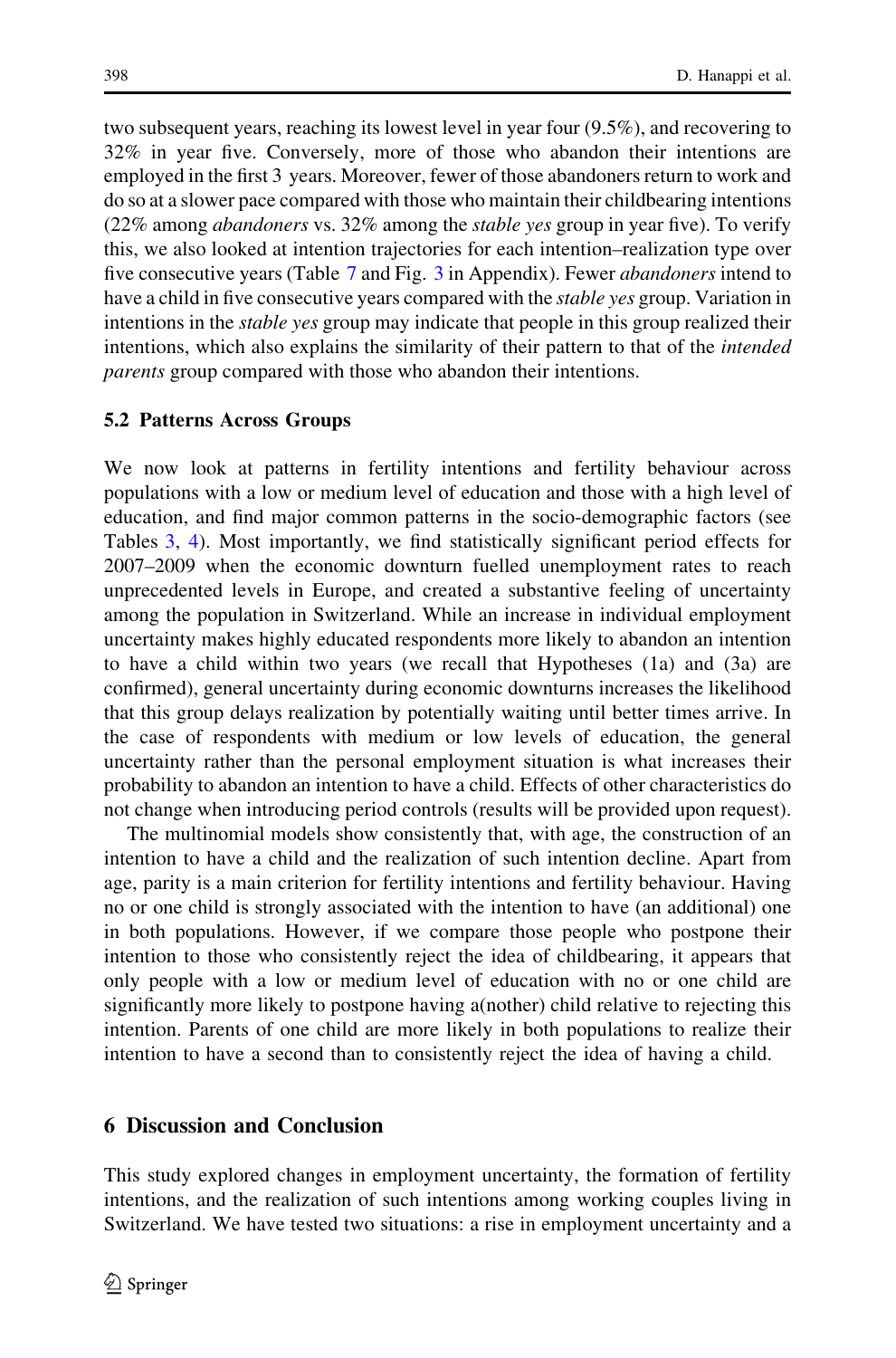decline in employment uncertainty. We have formulated three arguments, concerning (1) the association between employment uncertainty effects and fertility intentions, (2) their realization, and (3) differences in these associations by education. We checked the hypotheses in the context of Switzerland, where a highly liberal labour market and poor work–family reconciliation policies (Armingeon  $2001$ ; Armingeon et al.  $2004$ ) and gendered parenting norms (Bühlmann et al.  $2016$ ) translate into high levels of childlessness and low fertility (Sobotka [2011\)](#page-26-0). A focus on the Swiss context is relevant, because employment uncertainty may reflect worries of losing a job even if on a permanent contract, or it may be due to worries of not being able to reconcile working with childrearing and care duties. We found that the results are specific according to education levels. The summary is presented first for the intention trajectories and subsequently for the intentions and actual childbearing.

We confirm our *intention-trajectory argument (1)*: Worsening employment conditions of men and women facilitate abandonment, and women's worsening employment conditions motivate postponement as well. However, the association between women's improved employment conditions and their fertility intentions is less straightforward, because these conditions facilitate either the construction or the abandonment of an intention to have a child. An improvement of women's employment situation can either indicate an increase in options and resources for them to achieve fertility goals (for instance privileges tied to permanent contracts), or it can indicate strong involvement in the labor market, which competes with childrearing and care duties. These associations hold true only for respondents with a high level of education. Indeed, the relationship between childbearing and employment may be moderated by education. More than 20% of highly educated women in Switzerland remain childless (Sobotka and Zeman [2011\)](#page-26-0); there is a strong trend to choose higher involvement in lifelong employment over a commitment to raising children. These women often live in educationally homogamous couples and experience lengthy employment episodes due to pooling their resources compared to their less educated peers (Blossfeld and Timm [2003\)](#page-23-0).

This finding is an extension of the pioneering work of Spéder and Kapitány [\(2009](#page-26-0)), which was based upon the effects of unemployment on fertility intentions trajectories. The results reported here support their assumption that using a more refined indicator than a simplified activity status might help to better understand effects of women's employment conditions on fertility decision-making. In our case, the observed trajectory of postponement can be viewed as resulting from a tendency to commit fully to work in order to establish a strong labour market position—a priority especially among highly educated women—which often competes with their commitment to other life domains, such as responsibly caring for a child. The reported results also indicate a modernized 'breadwinner model' where men and women both engage in paid labour and, therefore, their time and energy are compromised by the task of caring for their child(ren) (Hochschild and Manchung [1989](#page-24-0)).

We confirm the *intention–realization argument* (2): women's improved employment conditions are conducive to childbearing. Men's improved employment conditions are not found to encourage childbearing, even if an intention to have a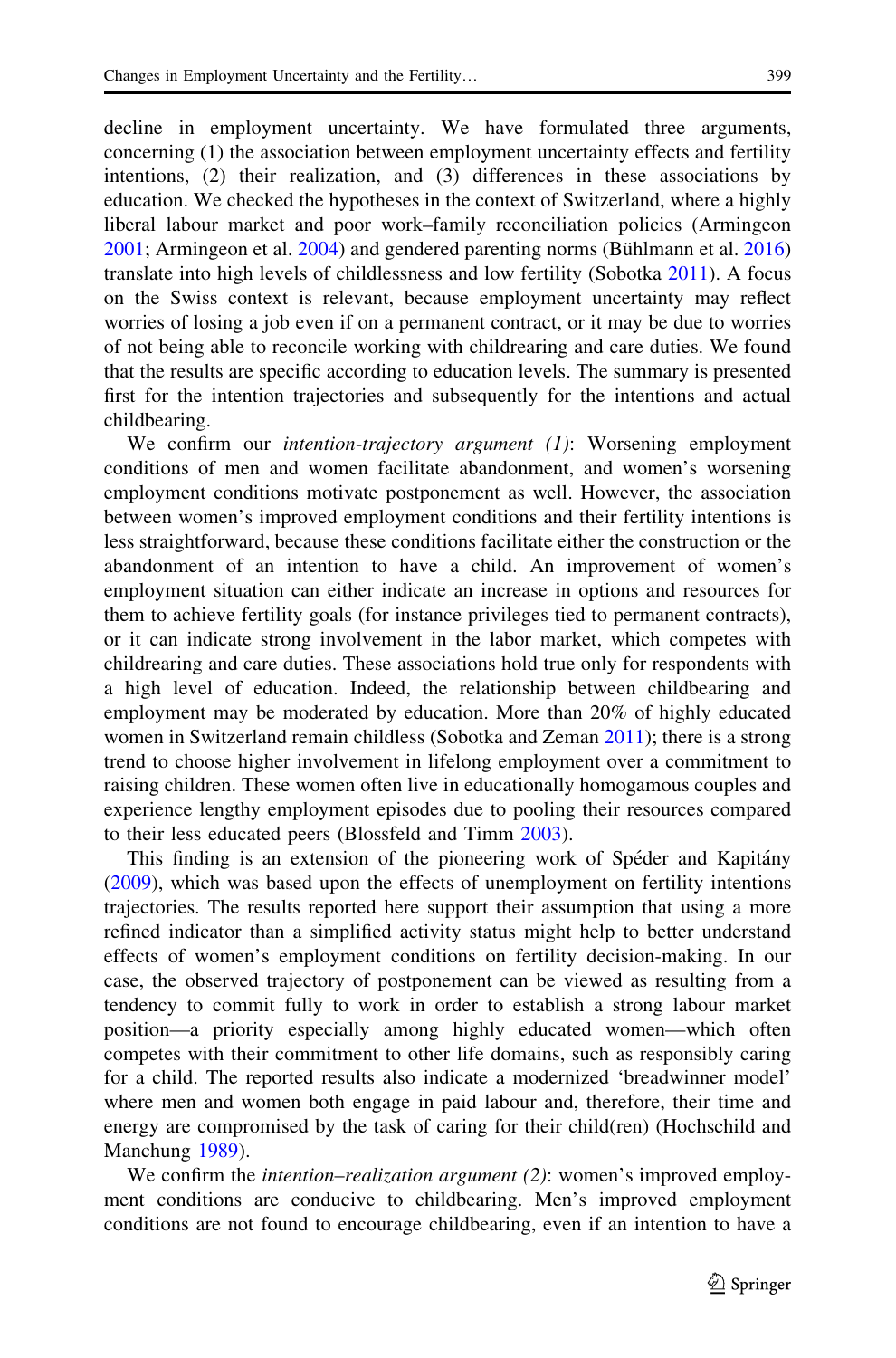child were to exist. No statistically significant associations were found for the realization of an intention to have a child and worsening employment conditions.

These findings suggest that childbearing depends upon women's employment conditions, the potential opportunity costs, and possibilities of balancing time and energy spent at work and in the home. The results hold only true for respondents with a high level of education.

We confirm the *education argument* (3): changes in employment conditions  $[(1)]$ and (2)] have a strong impact on the relationship between fertility intention and realization among highly-educated individuals, but no significant impact among low- and medium-educated individuals.

Employment uncertainty hampers childbearing intentions among the highly educated population, which suggests that opportunity costs of childbearing and the efforts related to responsibly caring for a child play a major role. On the contrary, among medium- and low-educated populations, material constraints hamper childbearing intentions from being realized. The latter result lends support to Kohler and Kohler's argument [\(2002](#page-24-0)) that men's unstable employment, thus uncertain income, hampers fertility. Likewise, a higher unemployment rate during an economic crisis hampers the realization of intentions among the highly educated population and makes individuals with medium or low levels of education more likely to abandon the idea of childbearing. A potential explanation is that the former delay childbearing until employment conditions improve, whereas the latter give up on the idea altogether due to the material deprivation they face.

Some limitations of this study should be mentioned. First, this study is limited to short-term fertility intentions. Since they neither inform about the intended number of children nor capture the entire reproductive lifespan of the respondent, it remains unclear whether postponers or those who maintain their intention to have a child actually achieve their goal; we are also aware that our measurement of intentions over a 24-month period may not be sufficient to grasp variations in intentions in the very short run; neither did it allow insight into sudden intention change due to critical events (e.g. an acute illness). The analytical choice of our time frame, however, allows us to capture the capacity to form concrete childbearing plans in the near future. Second, dynamic approaches like event history techniques should be used to predict the timing of intention change and births. Given that lives are not solely experienced as a sequence of changes and events, we chose a holistic approach to estimate fertility intention/(behaviour) trajectories as well as to be able to assess the probability that individuals do not change an intention to have or not to have a child. Such an approach is especially valuable in low-fertility contexts where large parts of the reproductive-age population postpone childbearing, and therefore, individuals who continue to intend to have a child are most likely delaying having children. This approach was also the best way to handle our data, specifically the panel attrition within our sample of reproductive-age individuals. Third, this study examines the experienced employment uncertainty and the one related to limitedterm contracts, as these are the best available indicators for employment uncertainty in our dataset. The inclusion of transitions into and out of unemployment would have been interesting, although differences in fertility intentions of the employed and unemployed are more likely driven by the conjugal situation, the level of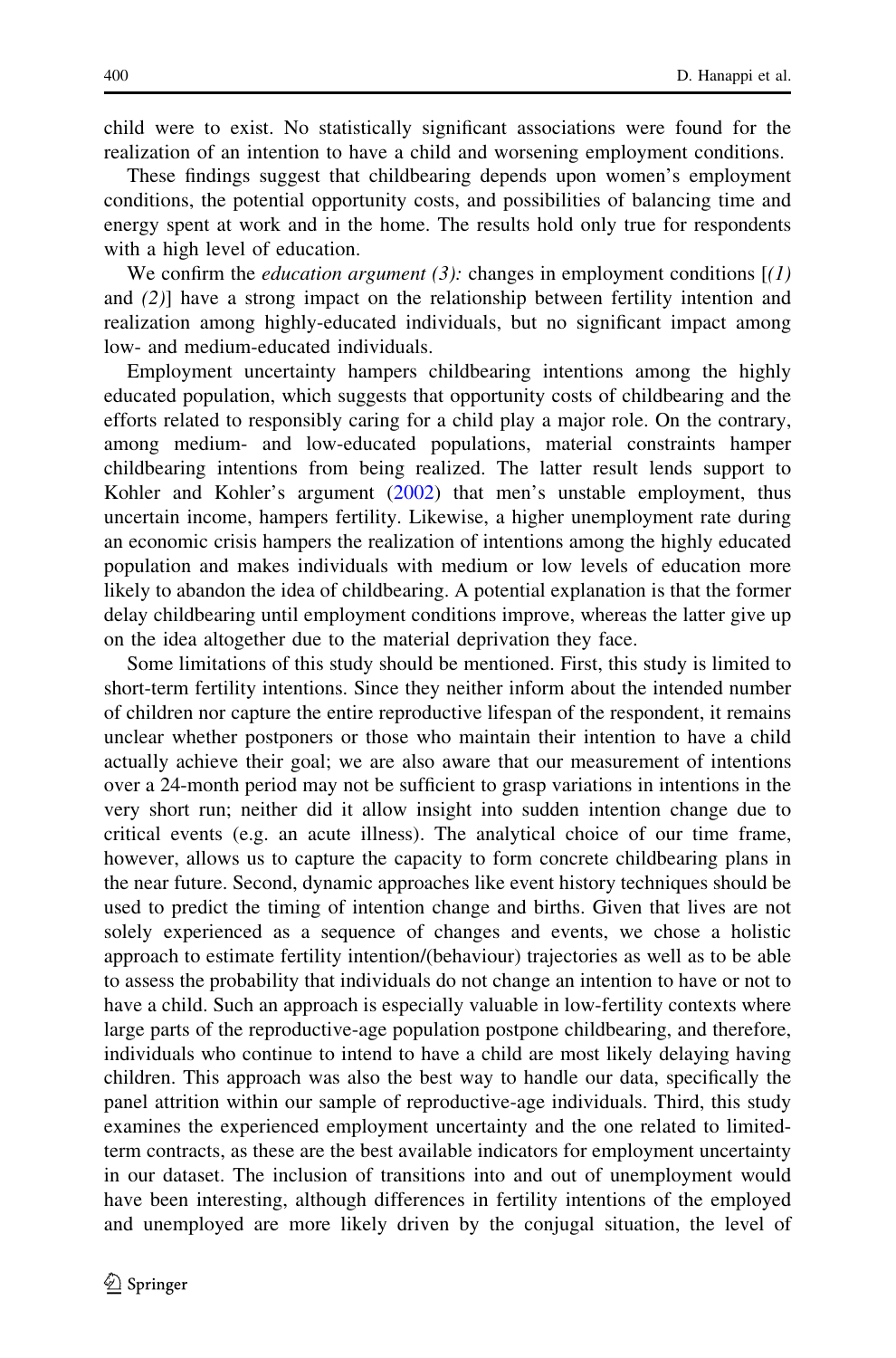education, and migratory background (Pailhé and Solaz [2012](#page-25-0)). The number of observations—both unemployed respondents and their transitions into or out of unemployment—is too low to warrant their inclusion into the studied sample. Moreover, the reciprocal influence of partners on each other's fertility intentions (Testa et al. [2014](#page-26-0); Cavalli and Rosina [2011](#page-24-0)) and the higher risk of disagreement among highly educated couples (Rosina and Testa [2009](#page-25-0)) would have motivated a couple intention analysis, but our focus on intention trajectories and intentions and their realization did not warrant such a strategy due to small numbers. We note that in the current analysis the numbers of respondents in the highly educated group are small in some categories, such as the abandoners and the postponers group. Finally, future work should address employment uncertainty throughout one's lifespan and in relation to other life domains and stages in order to account for people's actual priorities as well as priority shifts that matter for reproductive decisions.

Despite such limitations, our results have a number of implications for our understanding of the nuances of the link between employment uncertainty and fertility intentions and their realization. First, although few differences in the effect on fertility with respect to a rise in uncertainty were observed by gender, major gender differences in the association of a male versus a female uncertainty decline were found. This suggests that in contrast to men, women—especially highly educated women—still seem to be confronted with the choice between having a career and investing in the labour market (to reduce their employment uncertainty) or having a child. Second, fertility intentions/behaviour trajectories varied considerably between educational groups, and a few socio-economic differences in the uncertainty–fertility link were observed. This suggests that one should not juxtapose multiple socio-economic groups but should rather account for the variety of educational backgrounds and how these influence their reproductive decisions. Third, our analysis showed that childbearing intentions and their realization are related to subjective evaluations on the future labour market participation; those who abandon the intention to have a child do so because their labour market prospects are bleak. Overall, we show that if reproductive decisions vary by educational group, they also vary within educational groups, according to individuals' labour market perspectives and their partners. Our findings are conservative, since we are analysing the Swiss context in which, despite increased feelings of economic insecurity, unemployment, and labour market uncertainty are low. In contexts of higher unemployment and labour market uncertainty, social inequalities by gender, education, and access to the labour market may play a larger role in determining who is able to realize childbearing intentions and who is not.

Acknowledgements This publication benefited from the support of the Swiss National Centre of Competence in Research LIVES—Overcoming vulnerability: Life course perspectives, which is financed by the Swiss National Science Foundation (Grant No. 51NF40-16059); funding has also been received by the Austrian Academy of Sciences (OeAW, Grant No. 11713). The authors are grateful to the Swiss National Science Foundation for its financial assistance, and to the editors and two anonymous reviewers of this journal and Jane Mauldon for their valuable comments. Earlier versions of this paper have been presented at the 104th Annual ASA Meeting, the 10th Conference of the European Sociological Association (ESA), and the HSSA writing group at UC Berkeley.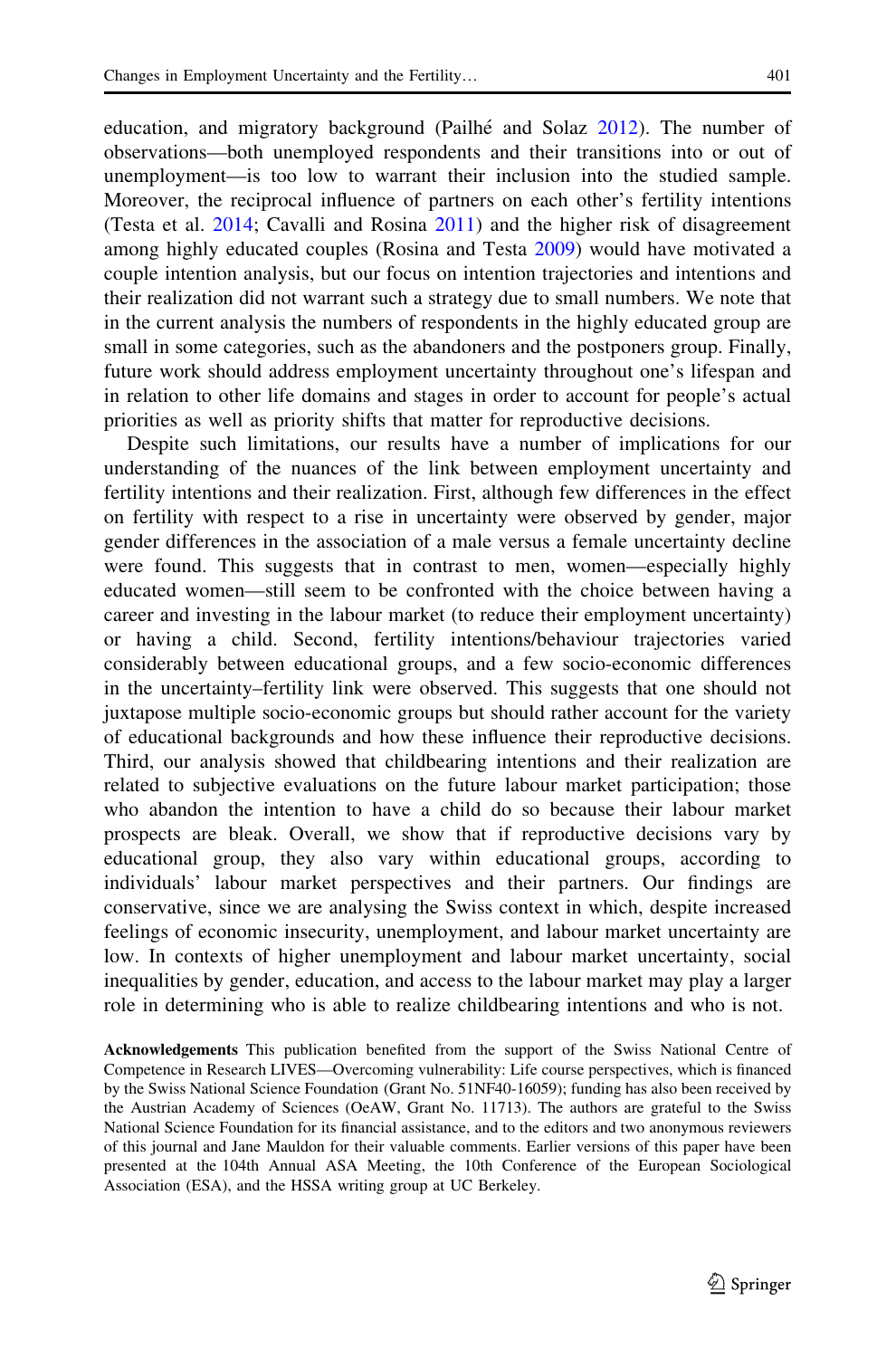<span id="page-21-0"></span>Open Access This article is distributed under the terms of the Creative Commons Attribution 4.0 International License ([http://creativecommons.org/licenses/by/4.0/\)](http://creativecommons.org/licenses/by/4.0/), which permits unrestricted use, distribution, and reproduction in any medium, provided you give appropriate credit to the original author(s) and the source, provide a link to the Creative Commons license, and indicate if changes were made.

# Appendix

See Tables 5, [6](#page-22-0) and [7](#page-22-0) and Figs. [2](#page-22-0) and [3.](#page-23-0)

Table 5 Model 3: Multinomial regression predicting the effects of employment uncertainty, controlling for socio-demographic variables including education, on fertility intentions and fertility intention–realization; beta coefficients

|                                                | Intended parents |       | Stable yes       |       | Abandoners       |       | Postponers       |       |
|------------------------------------------------|------------------|-------|------------------|-------|------------------|-------|------------------|-------|
|                                                | $\boldsymbol{B}$ | Sig.  | $\boldsymbol{B}$ | Sig.  | $\boldsymbol{B}$ | Sig.  | $\boldsymbol{B}$ | Sig.  |
| Explanatory variables                          |                  |       |                  |       |                  |       |                  |       |
| Male employment uncertainty (ref. stability)   |                  |       |                  |       |                  |       |                  |       |
| Decline                                        | $-0.511$         | 0.133 | $-0.328$         | 0.320 | 0.197            | 0.638 | $-0.526$         | 0.212 |
| Rise                                           | $-0.055$         | 0.861 | $-0.521$         | 0.146 | 0.846            | 0.022 | $-0.053$         | 0.891 |
| Female employment uncertainty (ref. stability) |                  |       |                  |       |                  |       |                  |       |
| Decline                                        | 0.568            | 0.057 | 0.412            | 0.199 | 1.128            | 0.003 | 0.368            | 0.377 |
| Rise                                           | 0.098            | 0.746 | 0.079            | 0.804 | 0.458            | 0.265 | 0.351            | 0.348 |
| Control variables                              |                  |       |                  |       |                  |       |                  |       |
| Level of education (ref. high)                 |                  |       |                  |       |                  |       |                  |       |
| Low-medium                                     | $-0.564$         | 0.015 | $-0.364$         | 0.123 | $-0.665$         | 0.040 | $-0.170$         | 0.146 |
| Age                                            | $-0.180$         | 0.000 | $-0.143$         | 0.000 | $-0.118$         | 0.000 | $-0.142$         | 0.000 |
| Parity (ref. 2 or more children)               |                  |       |                  |       |                  |       |                  |       |
| 0 child                                        | 1.342            | 0.000 | 2.285            | 0.000 | 0.574            | 0.180 | 1.174            | 0.002 |
| 1 child                                        | 2.682            | 0.000 | 2.776            | 0.000 | 1.817            | 0.000 | 0.741            | 0.125 |
| Income CHF $(log)$                             |                  |       |                  |       |                  |       |                  |       |
| Individual                                     | 0.201            | 0.381 | 0.145            | 0.557 | 0.480            | 0.169 | 0.103            | 0.730 |
| Household                                      | 0.313            | 0.387 | 0.299            | 0.422 | $-0.525$         | 0.288 | 0.130            | 0.770 |
| Sex (ref. women)                               | 0.236            | 0.449 | 0.285            | 0.362 | $-0.464$         | 0.984 | 0.601            | 0.119 |
| Year of the first interview (ref. 2002–2003)   |                  |       |                  |       |                  |       |                  |       |
| 2004-2006                                      | $-0.166$         | 0.509 | $-0.017$         | 0.950 | 0.323            | 0.380 | $-0.135$         | 0.874 |
| 2007-2009                                      | 0.283            | 0.325 | 0.578            | 0.047 | 1.026            | 0.010 | 0.140            | 1.151 |
| Constant                                       | $-2.532$         | 0.471 | $-3.836$         | 0.284 | 1.135            | 0.812 | $-0.033$         | 0.994 |
|                                                |                  |       |                  |       |                  |       |                  |       |

The reference group is the *stable no* group.  $R^2 = 0.368$  (Nagelkerke). Model  $X^2$  (52) = 486.879,  $p \le 0.001$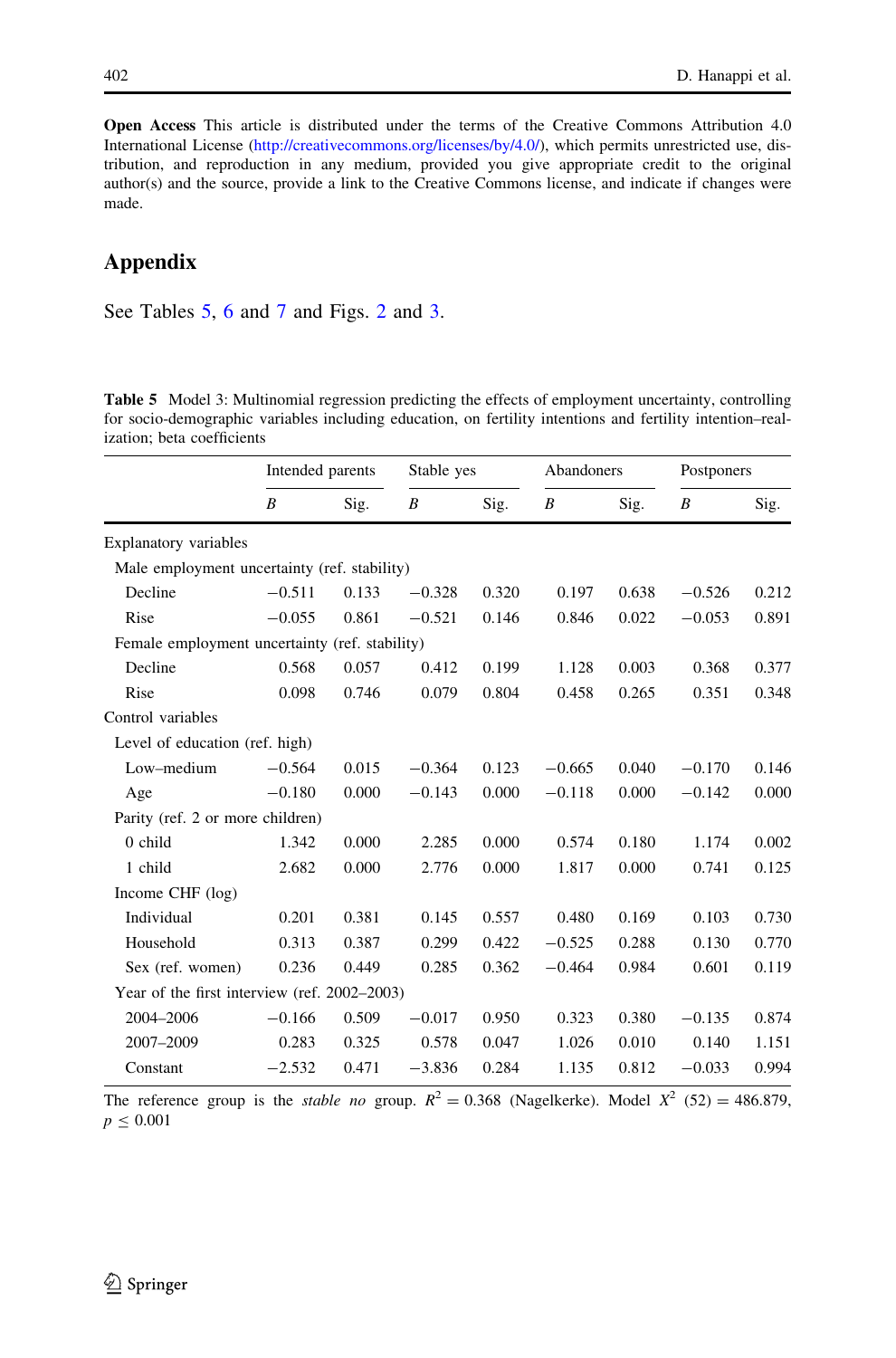| In $%$ (columns) | Intended parents | Stable yes | Abandoners | Postponers | Stable no |
|------------------|------------------|------------|------------|------------|-----------|
| $\mathbf{0}$     | 26.12            | 20.40      | 21.05      | 17.53      | 15.53     |
| $\mathbf{1}$     | 13.06            | 13.43      | 17.11      | 9.28       | 9.26      |
| 2                | 8.93             | 13.43      | 18.42      | 15.46      | 11.00     |
| 3                | 9.62             | 10.95      | 9.21       | 13.40      | 9.58      |
| $\overline{4}$   | 7.22             | 9.45       | 11.84      | 10.31      | 9.58      |
| 5                | 35.05            | 32.34      | 22.37      | 34.02      | 45.05     |

<span id="page-22-0"></span>Table 6 Number of times respondents participate in the labour force in each group

Table 7 Number of times respondents do not intend to have a child in each group

| In $%$ (columns) | Intended parents | Stable yes | Abandoners | Postponers | Stable no |
|------------------|------------------|------------|------------|------------|-----------|
| $\mathbf{0}$     | 29.55            | 46.77      | 26.32      | 37.11      | 23.24     |
| $\mathbf{1}$     | 12.71            | 19.40      | 18.42      | 19.59      | 15.28     |
| 2                | 12.03            | 8.96       | 21.05      | 15.46      | 14.17     |
| 3                | 7.90             | 10.95      | 15.79      | 5.15       | 10.81     |
| $\overline{4}$   | 14.09            | 6.47       | 11.84      | 10.31      | 9.19      |
| 5                | 23.71            | 7.46       | 6.58       | 12.37      | 27.31     |



Fig. 2 Labour force participation in subsequent years (within group percentages)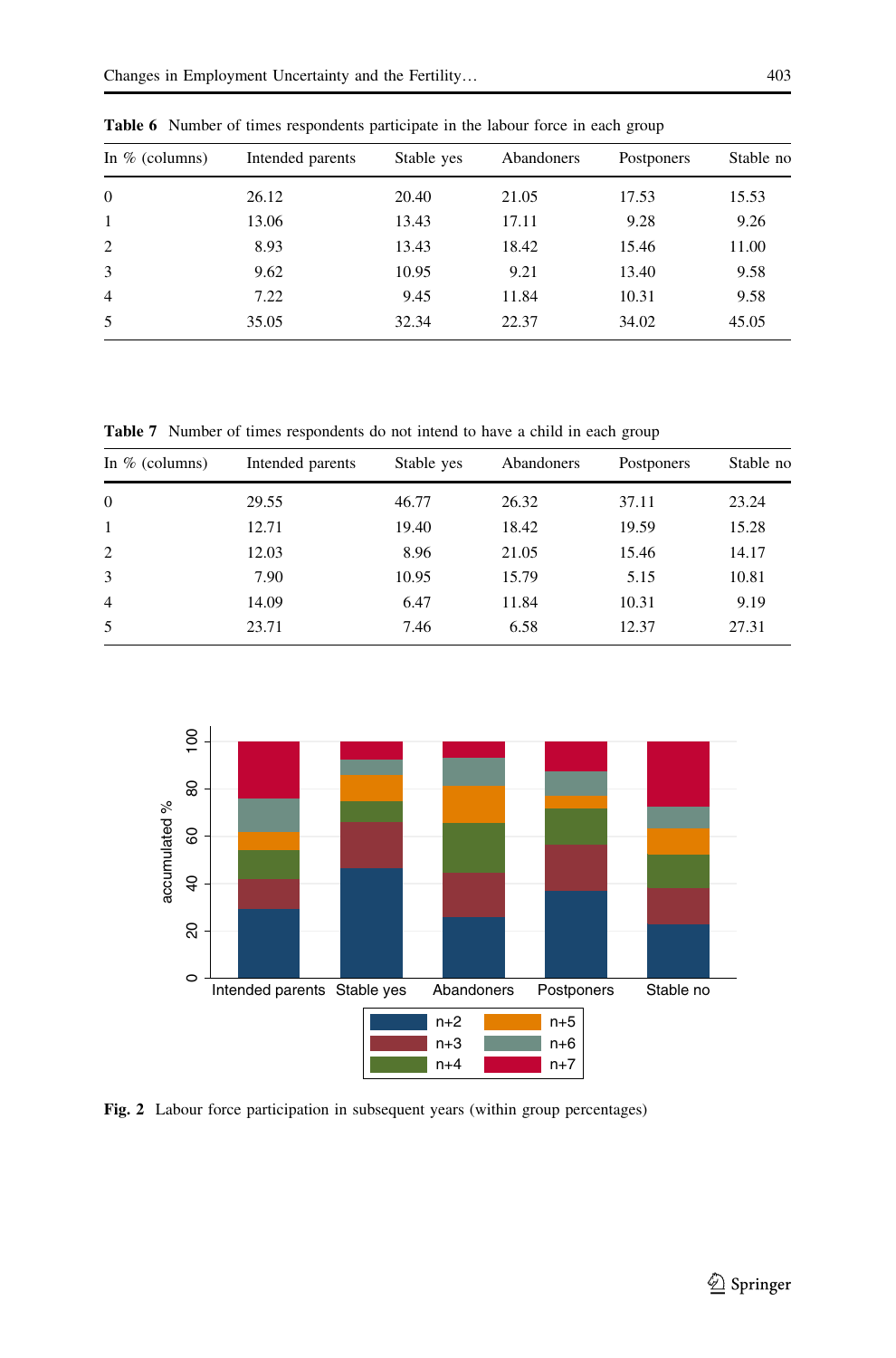<span id="page-23-0"></span>

Fig. 3 Intention to have no child in subsequent waves (within group percentages)

# **References**

- Adsera, A. (2004). Changing fertility rates in developed countries. The impact of labor market institutions. Journal of Population Economics, 17(1), 17–43.
- Adsera, A. (2011). Where are the babies? Labor market conditions and fertility in Europe. *European* Journal of Population, 27, 1–32. doi:[10.1007/s10680-010-922-x.](http://dx.doi.org/10.1007/s10680-010-922-x)
- Ajzen, I., & Klobas, J. (2013). Fertility intentions: An approach based on the theory of planned behavior. Demographic Research, 29, 203–232.
- Allison, P. D. (2009). Fixed effects regression models (Vol. 160). Thousand Oaks: SAGE Publications.
- Anderson, C. J., & Pontusson, J. (2007). Workers, worries and welfare states: Social protection and job insecurity in 15 OECD countries. European Journal of Political Research, 46(2), 211–235.
- Armingeon, K. (2001). Institutionalising the Swiss welfare state. West European Politics, 24(2), 145–168.
- Armingeon, K., Bertozzi, F., & Bonoli, G. (2004). Swiss worlds of welfare. West European Politics, 27(1), 20–44.
- Begall, K., & Mills, M. (2011). The impact of subjective work control, job strain and work-family conflict on fertility intentions. European Journal of Population, 27, 433–456. doi[:10.1007/s10680-011-](http://dx.doi.org/10.1007/s10680-011-9244-z) [9244-z](http://dx.doi.org/10.1007/s10680-011-9244-z).
- Bernardi, L., Klärner, A., & von der Lippe, H. (2008). Job insecurity and the timing of parenthood: A comparison between Eastern and Western Germany. European Journal of Population, 24(3), 287–313.
- Berrington, A. (2004). Perpetual postponers? Women's, men's and couples' fertility intentions and subsequent fertility behaviour. Population Trends, 117(Autumn), 9–19.
- Blossfeld, H. P., & Hofmeister, H. (Eds.). (2007). Globalization, uncertainty and women's careers: An international comparison. Chelteham: Edward Elgar Publishing.
- Blossfeld, H. P., & Timm, A. (Eds.). (2003). Who marries whom? Educational systems as marriage markets in modern societies. Dordrecht: Kluwer.
- Blossfeld, H. P., Klijzing, E., Mills, M., & Kurz, K. (Eds.). (2005). Globalization, uncertainty and youth society. London/New York: Routledge.
- Bongaarts, J. (2002). The end of the fertility transition in the developed world. Population and Development Review, 28(3), 419–443.
- Bühlmann, F., Girardin, N., Hanappi, D., & Valarino, I. (2016). The transition to parenthood in Switzerland: Between institutional constraints and gender ideologies. In D. Grunow & M. Evertsson (Eds.), Transition to parenthood in Europe: Analyzing gender and labor divisions (pp. 146–170). Chelteham: Edward Elgar.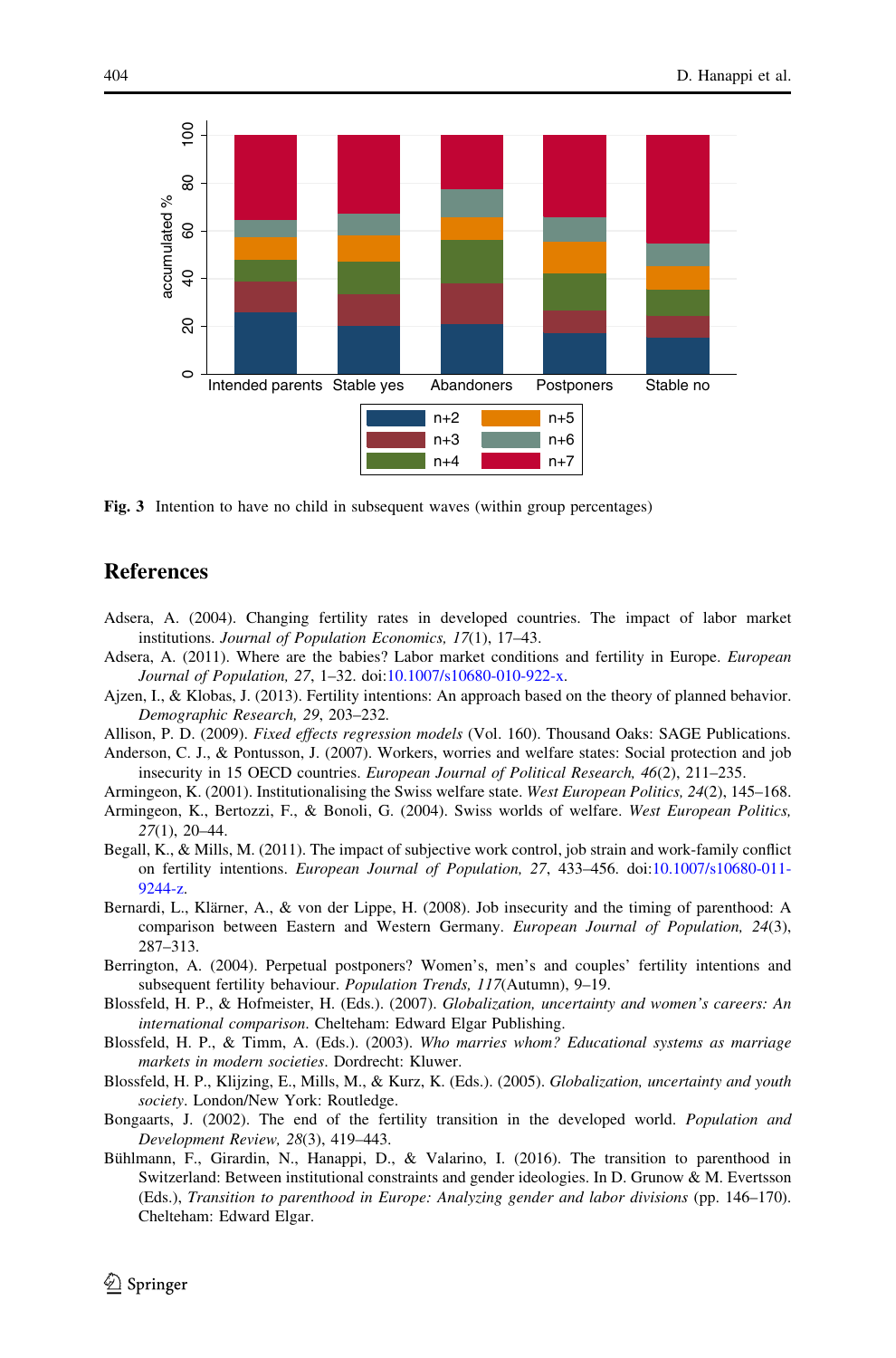- <span id="page-24-0"></span>Cavalli, L., & Rosina, A. (2011). An analysis of reproductive intentions of Italian couples. Population Review, 50(1), 21–39.
- Charles, M. (2011). A world of difference: International trends in women's economic status. Annual Review of Sociology, 37, 355–371.
- De Marris, A. (2004). Regression with social data. Modelling continuous and limited response variables. Wiley Series on Probability and Statistics Hoboken: Wiley.
- Esser, I., & Olsen, K. M. (2011). Perceived job quality: Autonomy and job security within a multi-level framework. European Sociological Review, 28(4), 443–454. doi:[10.1093/esr/jcr009.](http://dx.doi.org/10.1093/esr/jcr009)
- Fiori, F., Rinesi, F., Pinnelli, A., & Prati, S. (2013). Economic insecurity and the fertility intentions of Italian women with one child. Population Research and Policy Review, 32(3), 373–413.
- Friedman, D., Hechter, M., & Kanazawa, S. (1994). A theory of the value of children. Demography, 31(3), 375–401.
- Gebel, M., & Giesecke, J. (2009). Title: Ökonomische Unsicherheit und Fertilität. Die Wirkung von Beschäftigungsunsicherheit und Arbeitslosigkeit auf die Familiengründung in Ost- und Westdeutschland/Economic Insecurity and Fertility. The Effects of Job Insecurity and Unemployment on Family Formation in East and West Germany. Zeitschrift für Soziologie, 38(5), 399–417.
- Gianettoni, L., Carvalho, A. C., Gauthier, J.-A., Gross, D., & Joye, D. (2015). Aspirations professionnelles des jeunes en Suisse: rôles sexués et conciliation travail/famille. In Social change in Switzerland number 3. Retrieved from <http://socialchangeswitzerland.ch/>.
- Golsch, K. (2003). Employment flexibility in Spain and its impact on transitions to adulthood. Work, Employment & Society, 17(4), 691–718.
- Greppi, S., Mario Lucchini, M., Assi, J., & Marazzi, C. (2010). The determinants of fixed-term contracts in contemporary Switzerland. FORS Working Paper Series FORS. [http://www2.unil.ch/fors/spip.](http://www2.unil.ch/fors/spip.php?rubrique145&lang=de) [php?rubrique145&lang=de](http://www2.unil.ch/fors/spip.php?rubrique145&lang=de), 2010–04.
- Hanappi, D., Ryser, V.-A., & Bernardi, L. (2016). The role of attitudes towards maternal employment in the relationship between job quality and fertility intentions. Journal of Research in Gender Studies, 6(1), 192–219.
- Heaton, T. B., Jacobson, C. K., & Holland, K. (1999). Persistence and change in decisions to remian childess. Journal of Marriage and Family, 61(2), 531–539.
- Hochschild, A. R., & Manchung, A. (1989). The second shift: Working women and the revolution at home. New York: Viking.
- Hofmann, B., & Hohmeyer, K. (2013). Perceived economic uncertainty and fertility: Evidence from a labor market reform. Journal of Marriage and Family, 75(2), 503–521.
- Johnson-Hanks, J. (2005). When the future decides: Uncertainty and intentional action in contemporary Cameroon. Current Anthropology, 46(3), 363–385.
- Kalleberg, A. (2009). Precarious work, insecure workers: Employment relations in Transition. American Sociological Review, 74(1), 1–22. doi[:10.1177/000312240907400101.](http://dx.doi.org/10.1177/000312240907400101)
- Kohler, H. P., & Kohler, I. (2002). Fertility decline in Russia in the early and mid 1990s: The role of economic uncertainty and labour market crises. European Journal of Population, 18(3), 233–262.
- Korpi, W. (2000). Faces of inequality: Gender, class, and patterns of inequalities in different types of welfare states. Social Politics: International Studies in Gender, State & Society, 7(2), 127-191.
- Kravdal, Ø. (2002). The impact of individual and aggregate unemployment on fertility in Norway. Demographic Research, 6(10), 263–294.
- Kravdal, Ø., & Rindfuss, R. R. (2008). Changing relationships between education and fertility: A study of women and men born 1940 to 1964. American Sociological Review, 73(5), 854.
- Kreyenfeld, M. (2009). Uncertainties in female employment careers and the postponement of parenthood in Germany. European Sociological Review, 26(3), 351–366.
- Kreyenfeld, M., Andersson, G., & Pailhé, A. (2012). Economic uncertainty and family dynamics in Europe: Introduction. Demographic Research, 27(28), 835–852. doi[:10.4054/DemRes.2012.27.28.](http://dx.doi.org/10.4054/DemRes.2012.27.28)
- Kreyenfeld, M., & Konietzka, D. (2014). Kinderlosigkeit in Deutschland. Theoretische Probleme und empirische Ergebnisse. In Ein Leben ohne Kinder (pp. 11–44). Springer.
- Kuhn, U. (2009). Stability and change in party preferences. Swiss Political Science Review, 15(3), 463–494.
- Le Goff, J. M. (2005). Articulation entre la vie familiale et la vie professionnelle. In C. Sauvain-Dugerdil, J.-M. Le Goff, C. Rossier, & J. Coenen-Huther (Eds.), Maternité et parcours de vie. L'enfant a-t-il toujours une place dans les projets des femmes en Suisse? (pp. 239–277). Berne: Peter Lang.
- Léridon, H. (1995). Les enfants du désir. Paris: Julliard.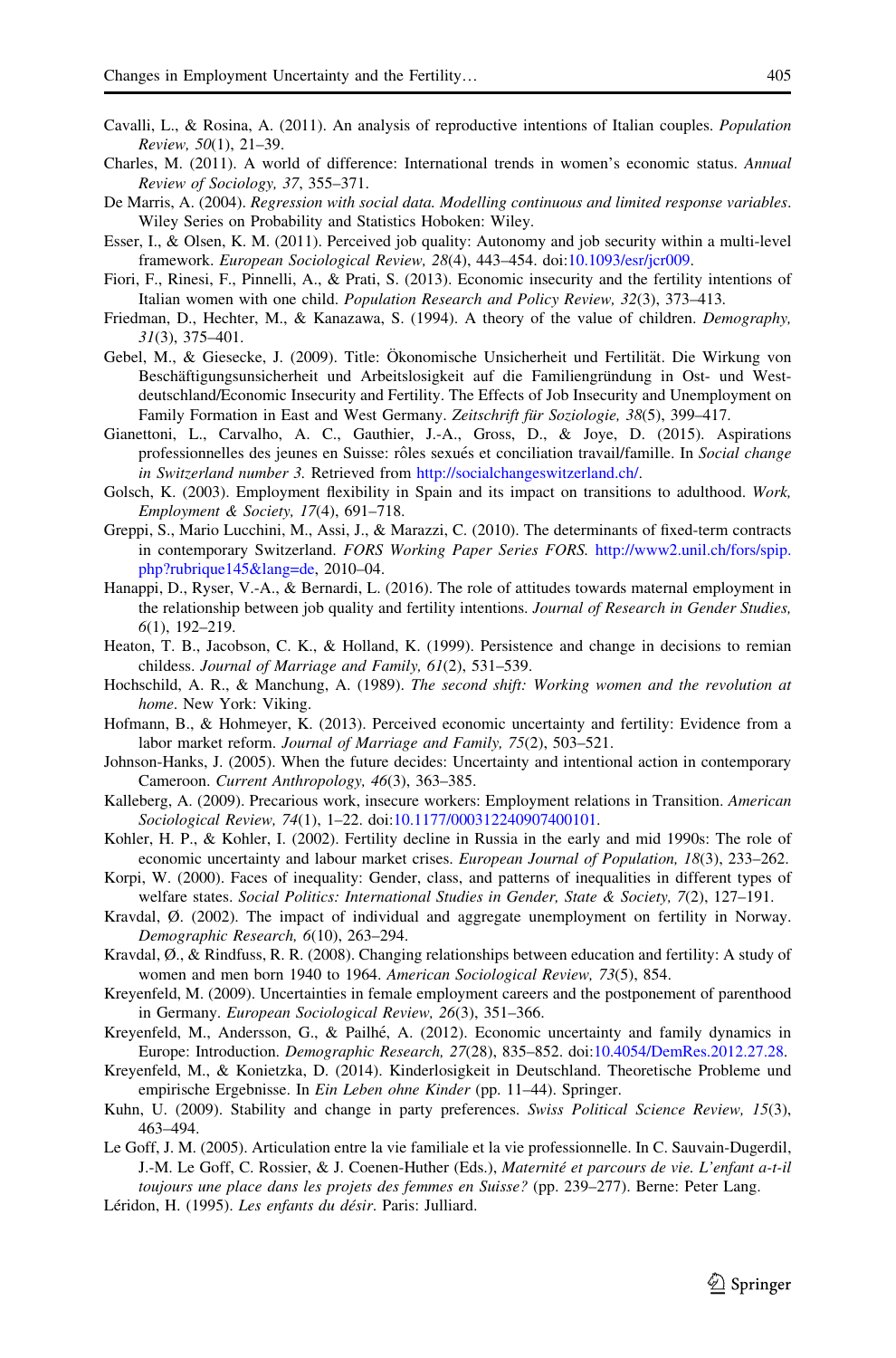- <span id="page-25-0"></span>Levy, R., Gauthier, J.-A., & Widmer, E. (2006). Entre contraintes institutionnelle et domestique: les parcours de vie masculins et féminins en Suisse. The Canadian Journal of Sociology/Cahiers canadiens de sociologie, 31(4), 461–489.
- Liebig, B., René Levy, D., Le Feuvre, N., Kuehni, M., Rosende, M., & Schoeni, C. (2015). Gendered variations in the experience of ageing at work in Switzerland. Equality, Diversity and Inclusion: An International Journal, 34(2), 168–181.
- Liefbroer, A. C., & Corijn, M. (1999). Who, what, where, and when? Specifying the impact of educational attainment and labour force participation on family formation. European Journal of Population, 15(1), 45–75.
- Liefbroer, A. C., Klobas, J. E., Philipov, D., & Ajzen, I. (2015). Reproductive decision-making in a macro-micro perspective: A conceptual framework. In D. Philipov, A. C. Liefbroer, & J. E. Klobas (Eds.), Reproductive decision-making in a macro-micro perspective (pp. 1–15). Dordrecht: Springer.
- Lipps, O. (2006). Attrition in the Swiss household panel: Wave 2 through wave 7. Working Paper 4\_06 Swiss Household Panel, Neuchâtel, 1-19.
- Martin, S. P. (2000). Diverging fertility among US women who delay childbearing past age 30. Demography, 37(4), 523–533.
- Matysiak, A., & Vignoli, D. (2008). Fertility and women's employment. A meta-analysis. *European* Journal of Population, 24(4), 363–384.
- McDonald, P. (2000). Gender equity in theories of fertility transition. Population and Development Review, 26(3), 427–436. doi[:10.1111/j.1728-4457.2000.00427.x.](http://dx.doi.org/10.1111/j.1728-4457.2000.00427.x)
- Miller, W. B., & Pasta, D. J. (1994). The psychology of child timing: A measurement instrument and a model. Journal of Applied Social Psychology, 24(3), 218–250.
- Modena, F., & Sabatini, F. (2012). I would if I could: Precarious employment and childbearing intentions in Italy. Review of Economics of the Household, 10(1), 77–97.
- Morgan, S. P., & Rackin, H. (2010). The correspondence between fertility intentions and behavior in the United States. Population and Development Review, 36(1), 91–118.
- Neyer, G., Lappegård, T., & Vignoli, D. (2013). Gender equality and fertility: Which equality matters? European Journal of Population, 29, 245–272.
- Neyer, G., & Rieck, D. (2009). Moving towards gender equality. In U. Nations (Ed.), *How generations* and gender shape demographic change: Towards policies based on better knowledge. Geneva: United Nations.
- OECD. (2015). OECD/IAB employment protection database, 2013 update.
- Özcan, B., Mayer, K. U., & Luedicke, J. (2010). The impact of unemployment on the transition to parenthood. Demographic Research, 23(29), 807–846.
- Pailhé, A., & Solaz, A. (2012). The influence of employment uncertainty on childbearing in France: A tempo or quantum effect? Demographic Research, 26(1), 1–40.
- Philipov, D. (2009). The effect of competing intentions and behaviour on short-term childbearing intentions and subsequent childbearing. European Journal of Population, 25(4), 525–548.
- Philipov, D., & Bernardi, L. (2011). Concepts and operationalisation of reproductive decisions implementation in Austria, Germany and Switzerland. Comparative Population Studies, 36(2-3), 495–530.
- Philipov, D., Spéder, Z., & Billari, F. C. (2006). Soon, later, or ever? The impact of anomie and social capital on fertility intentions in Bulgaria (2002) and Hungary (2001). Population Studies, 60(3), 289–308.
- Quesnel-Vallee, A., & Morgan, S. P. (2003). Missing the target? Correspondence of fertility intentions and behavior in the US. Population Research and Policy Review, 22(5), 497–525.
- Rindfuss, R. R., Morgan, S. P., & Offutt, K. (1996). Education and the changing age pattern of American fertility: 1963–1989. Demography, 33(3), 277–290.
- Rondinelli, C., Aassve, A., & Billari, F. (2010). Women's wages and childbearing decisions: Evidence from Italy. Demographic Research, 22(19), 549–578.
- Rosina, A., & Testa, M. R. (2009). Couples' first child intentions and disagreement: An analysis of the Italian case. European Journal of Population, 25(4), 487–502.
- Rossier, C., & Bernardi, L. (2009). Social interaction effects on fertility: Intentions and behaviors. European Journal of Population, 25(4), 467–485.
- Schmitt, C. (2012). A cross-national perspective on unemployment and first birth. European Journal of Population, 28(3), 303–305. doi:[10.1007/s10680-012-9262-5.](http://dx.doi.org/10.1007/s10680-012-9262-5)
- Schneider, D. (2015). The great recession, fertility, and uncertainty: Evidence from the United States. Journal of Marriage and Family, 77(5), 1144–1156.